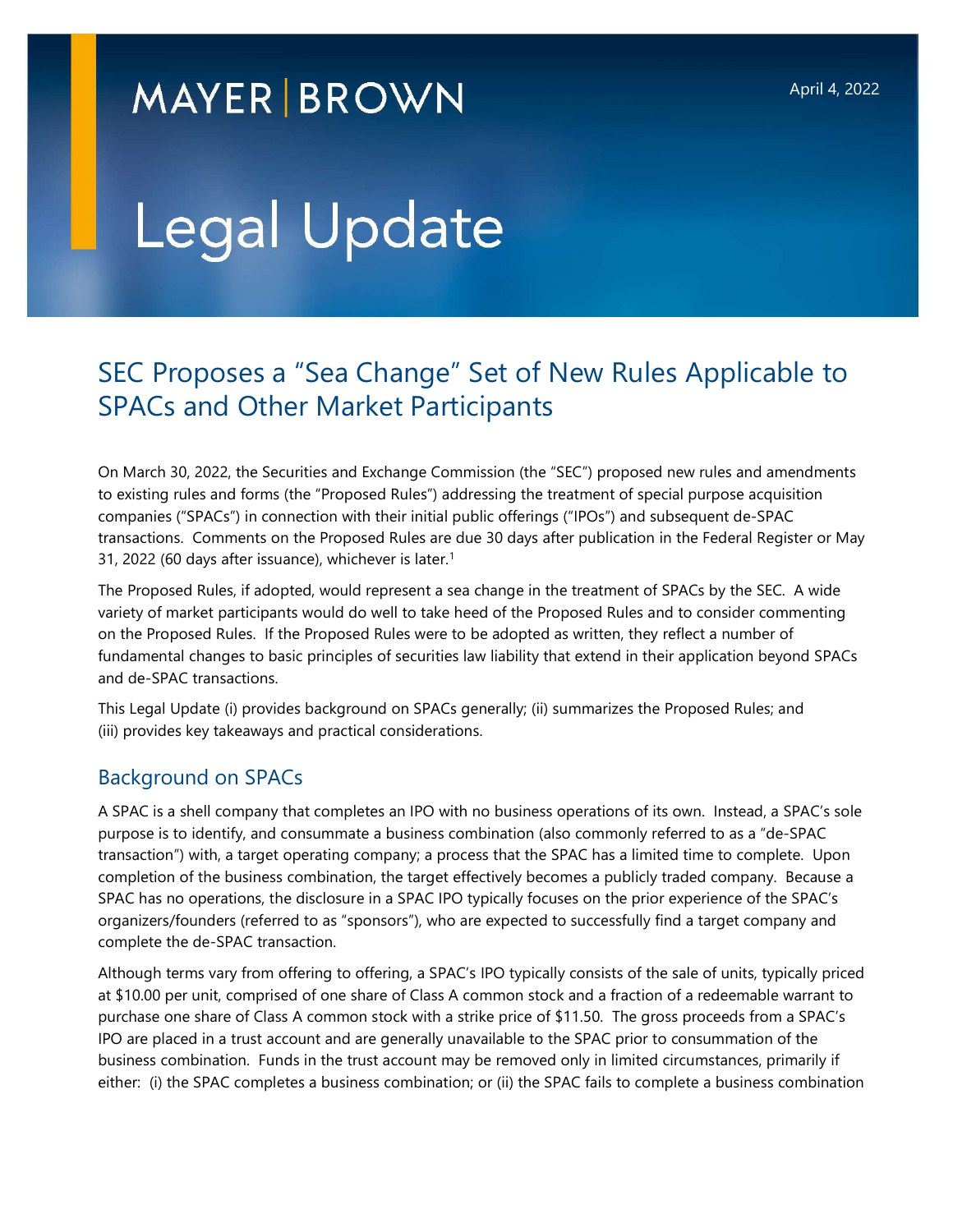in the allotted time and dissolves, in which case the funds in the trust account are returned to Class A stockholders.

Investment banks that underwrite a SPAC's IPO typically receive one-third of their underwriting compensation upon the closing of the SPAC IPO, with the remaining portion payable when, and only if, the SPAC completes the business combination.

The terms of a SPAC's charter typically include a requirement that the SPAC must offer to redeem its Class A shares (though not its warrants) in connection with the consummation of the business combination. The redemption price equals the investor's original \$10.00 investment plus the investor's pro rata share of any interest earned on the funds while held in the trust account.

A SPAC's sponsors typically receive a "sponsor promote" consisting of shares of Class B common stock (sometimes referred to as "founder shares") issued prior to the IPO for a nominal amount (typically \$25,000) and warrants purchased in a private placement consummated simultaneously with the IPO (typically for a purchase price of \$1.00 to \$1.50 per warrant). These "private placement" warrants typically allow their holders to purchase one share of Class A common stock for a strike price of \$11.50. The founder shares typically represent 20% of the SPAC's total outstanding common stock after closing of the IPO. The number of private placement warrants varies based on the size of the IPO and the price per warrant paid. The proceeds from the sale of the private placement warrants fund the SPAC's IPO expenses and working capital while the SPAC searches for a target company.

Once a SPAC identifies a target company with which to combine, the SPAC will often raise additional capital through a private investment in public equity ("PIPE") transaction in order to provide additional cash for the post-business combination company and to mitigate the risk that a significant number of SPAC stockholders will tender their Class A shares for redemption. Typically, a SPAC will market the PIPE to institutional investors as it nears execution of a business combination agreement with the target company. The marketing materials provided to potential PIPE investors typically include projected financial information for the target company. The terms of a SPAC's PIPE transaction vary more widely than the terms of a SPAC's IPO. A typical PIPE transaction will include one share of Class A common stock for a price of \$10.00. However, as investor interest in PIPE transactions has waned over the past year, some SPACs have had to modify the terms of these transactions to include warrant coverage, rights or even a share of the sponsor promote all for the same \$10.00 price. Typically, a SPAC will simultaneously sign the business combination agreement with the target company and subscription agreements for a PIPE transaction with investors, and then announce all transactions to the market in a press release filed with the SEC on a Current Report on Form 8-K. The SPAC will usually also publicly release the projected financial information for the target company, which was shared with PIPE investors.

Prior to consummating a de-SPAC transaction, a SPAC will typically seek approval for the transaction from its stockholders using a proxy statement to solicit proxies to be voted at a special stockholder meeting. The proxy statement will describe, among other things, the terms of the business combination as well as the target company, including the target company's business, results of operations, financial condition, prospects and risks. In many cases, SPACs combine the proxy statement with a prospectus registering securities to be in issued to the target company sellers in the business combination on a Form S-4 or Form F-4 registration statement.

If the business combination is approved by the stockholders and the other conditions precedent to the business combination agreement have been satisfied, the SPAC will consummate its de-SPAC transaction shortly after the stockholder meeting. The funds from the trust account are released to the target company (net of any amounts returned to investors who tender their Class A shares for redemption and payment of the deferred IPO underwriting fee to the underwriters of the SPAC's IPO) and any financing transactions are simultaneously consummated.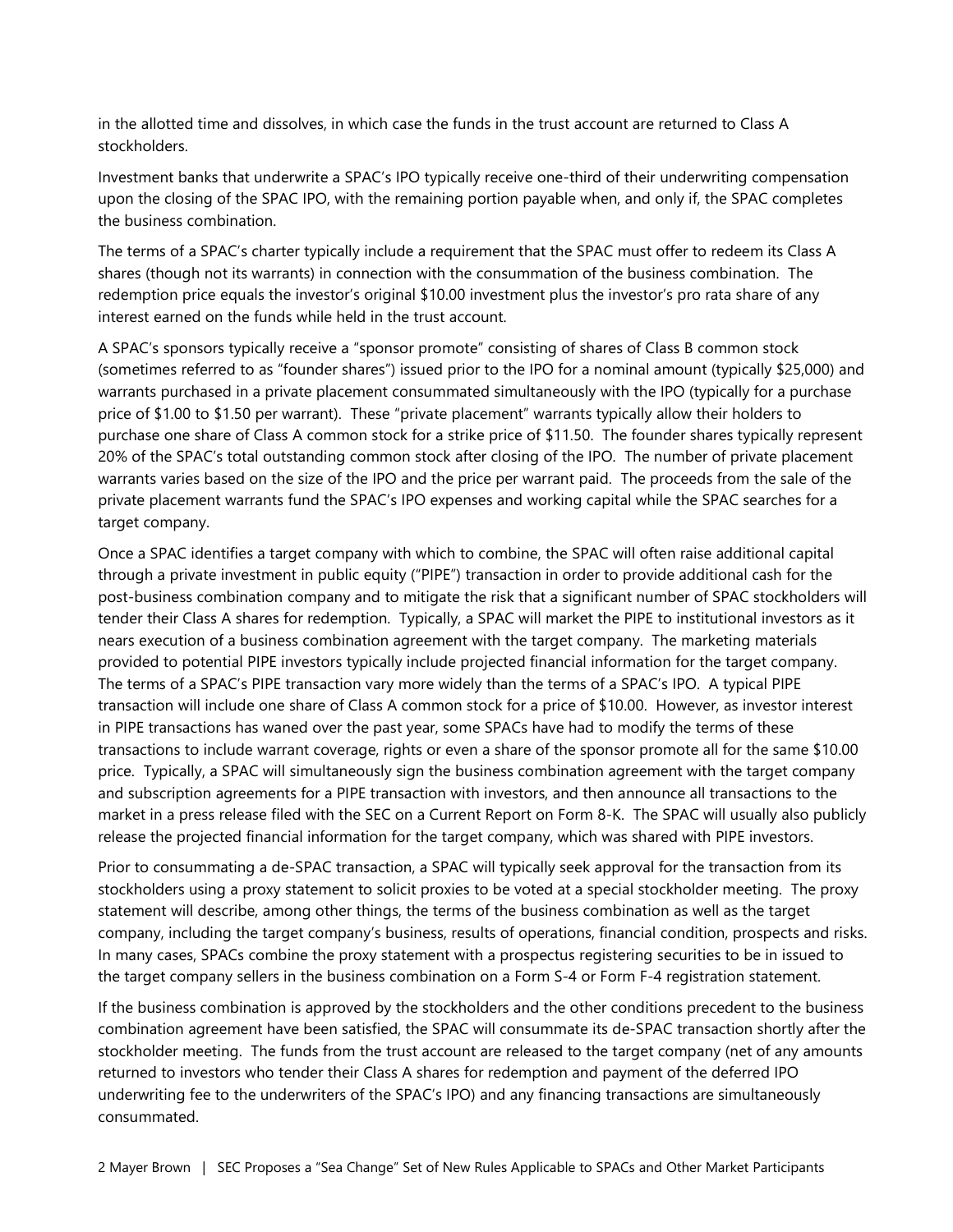# The Proposed Rules

As mentioned, the Proposed Rules would represent a significant change in the treatment of SPACs under the U.S. securities laws and would impact (i) the disclosure required in SPAC IPOs and de-SPAC transactions; (ii) the potential liability of various transaction participants in a de-SPAC transaction; (iii) the use and content of forward-looking statements, including projections, in de-SPAC transactions; and (iv) a SPAC's status under the Investment Company Act of 1940 (the "Investment Company Act").

#### SPECIALIZED DISCLOSURE REQUIREMENTS FOR SPAC TRANSACTIONS

The Proposed Rules would introduce a new Subpart 1600 to Regulation S-K that would set forth specialized disclosure requirements in connection with SPAC IPOs and de-SPAC transactions.<sup>2</sup>

#### Information on SPAC Sponsors

New Item 1603(a) would require additional disclosure about a SPAC's sponsor,<sup>3</sup> its affiliates and any promoters in registration statements or schedules used in either a SPAC IPO or de-SPAC transaction, including:

- the experience, material roles, and responsibilities of these parties, as well as any agreement, arrangement or understanding (1) between the sponsor and the SPAC, its executive officers, directors or affiliates, in determining whether to proceed with a de-SPAC transaction; and (2) regarding the redemption of outstanding securities;
- the controlling persons of the sponsor and any persons who have direct or indirect material interests in the sponsor, as well as an organizational chart that shows the relationship between the SPAC, the sponsor, and the sponsor's affiliates;
- tabular disclosure of the material terms of any lock-up agreements with the sponsor and its affiliates; and
- the nature and amounts of all compensation that has been or will be awarded to, earned by, or paid to the sponsor, its affiliates and any promoters for all services rendered in all capacities to the SPAC and its affiliates, as well as the nature and amounts of any reimbursements to be paid to the sponsor, its affiliates and any promoters upon the completion of a de-SPAC transaction.

As noted by the SEC, some of this information is already provided by SPACs in their SEC filings and the proposed rules would codify and amplify these existing disclosure practices to ensure that SPACs provide consistent information.

#### Conflicts of Interest

In both SPAC IPOs and de-SPAC transaction filings, new Item 1603(b) would require disclosure of any actual or potential material conflicts of interest between (a) the sponsor or its affiliates or the SPAC's officers, directors, or promoters; and (b) unaffiliated security holders. The release states that Item 1603(b) would require a description of any material conflict of interest in determining whether to proceed with a de-SPAC transaction and any material conflict of interest arising from the manner in which a SPAC compensates the sponsor or the SPAC's executive officers and directors, or the manner in which the sponsor compensates its own executive officers and directors. The proposing release includes several examples of potential conflicts of interest, including the following:

 conflicts stemming from the contingent nature of the sponsor's compensation that result in the sponsor having an incentive to complete a de-SPAC transaction even when doing so results in lower returns to Class A stockholders when compared to a liquidation of the SPAC or an alternative transaction;<sup>4</sup>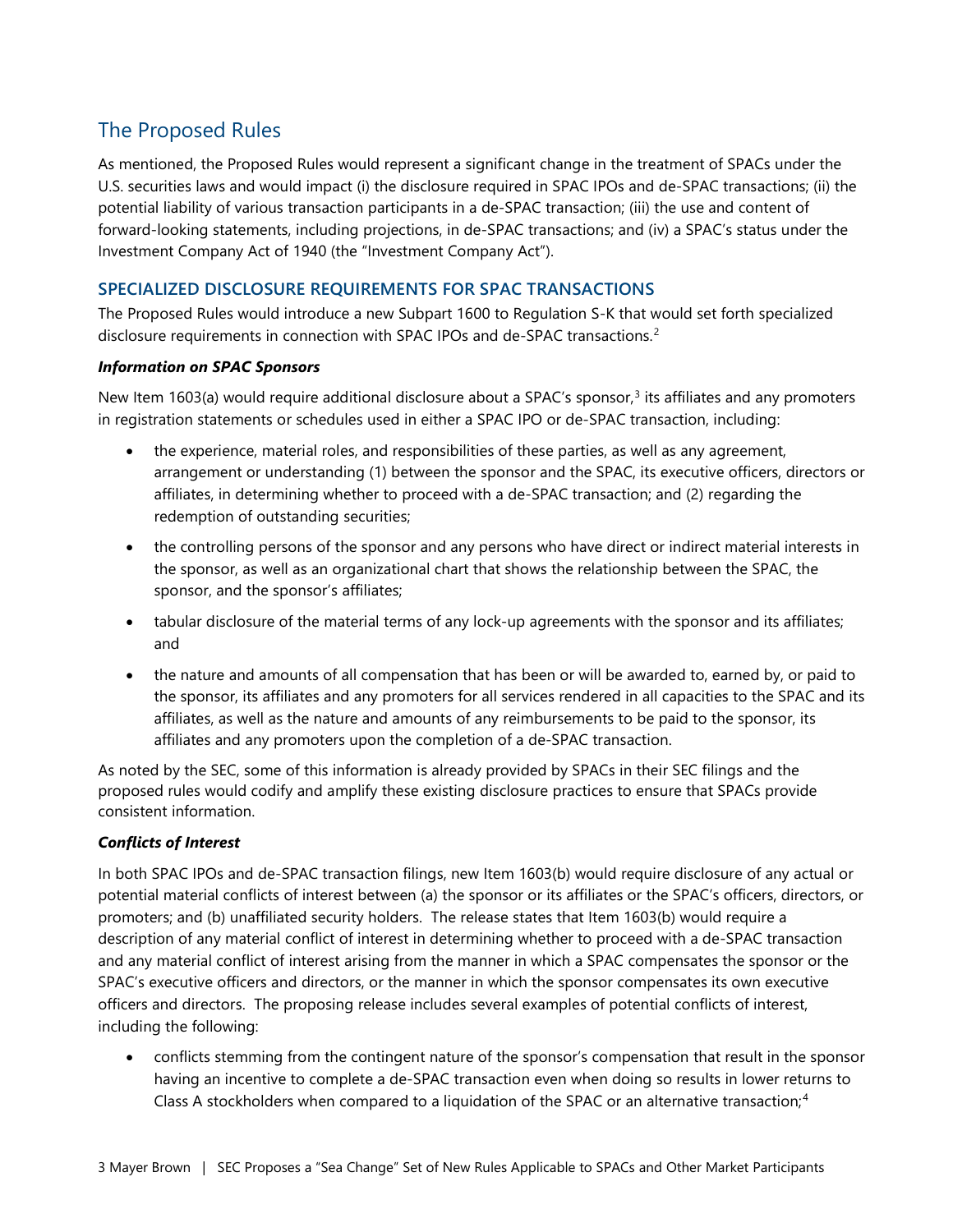- conflicts arising when a sponsor is the sponsor of multiple SPACs simultaneously and manages several different SPACs at once;
- conflicts arising when a sponsor and/or its affiliate holds financial interests in, or have contractual obligations to, other entities;
- conflicts arising when a SPAC's target is affiliated with the sponsor, the SPAC or its founders, officers or directors; and
- conflicts arising from the fact that a SPAC's officers may not work full time for the SPAC and thus have limited ability to devote the time necessary to find and execute a de-SPAC transaction.

The proposing release notes that these potential conflicts of interest could become more acute as the SPAC nears the end of the period it has to complete a de-SPAC transaction.

Additionally, new Item 1603(c) would require disclosure regarding the fiduciary duties that each officer and director owes to other companies.

#### Dilution

The proposing release observes that there are many sources of potential significant dilution in a SPAC's lifecycle. In light of this, new Item 1602(c) would require all SPAC registration statements, other than those for a de-SPAC transaction, to include a description of all material potential sources of future dilution following a SPAC's IPO as well as tabular disclosure of the amount of potential future dilution from the public offering price that will be absorbed by non-redeeming SPAC stockholders, to the extent quantifiable.

In addition, new Item 1602(a)(4) would require tabular dilution disclosure of pro forma net tangible book value per share under a range of potential redemption levels on the cover page of any prospectus included in SPAC registration statements on Forms S-1 or F-1. If the offering includes an overallotment or "green shoe" option, the table would need to include separate rows showing effects of redemptions in both non-exercise and full exercise scenarios.

For de-SPAC transactions, new Item 1604(c) would require disclosure of each material potential source of additional dilution that non-redeeming shareholders may experience at different phases of the SPAC life-cycle. The proposing release gives the following examples of "material potential sources" of dilution:

- sponsor compensation (including the sponsor promote);
- underwriting fees;
- outstanding warrants and convertible securities; and
- financing transactions (including PIPE transactions).

To the extent material, disclosures would need to explain that when a redeeming stockholder retains its warrants in a de-SPAC transaction, the non-redeeming stockholders may face additional potential dilution.

Finally, new Item 1604(c)(1) would also require a sensitivity analysis in a tabular format that shows the amount of potential dilution under a range of reasonably likely redemption levels and quantifies the increasing impact of dilution on non-redeeming stockholders as redemptions increase. SPACs would also be required to include a description of the model, methods, assumptions, estimates, and parameters necessary to understand the sensitivity analysis disclosure.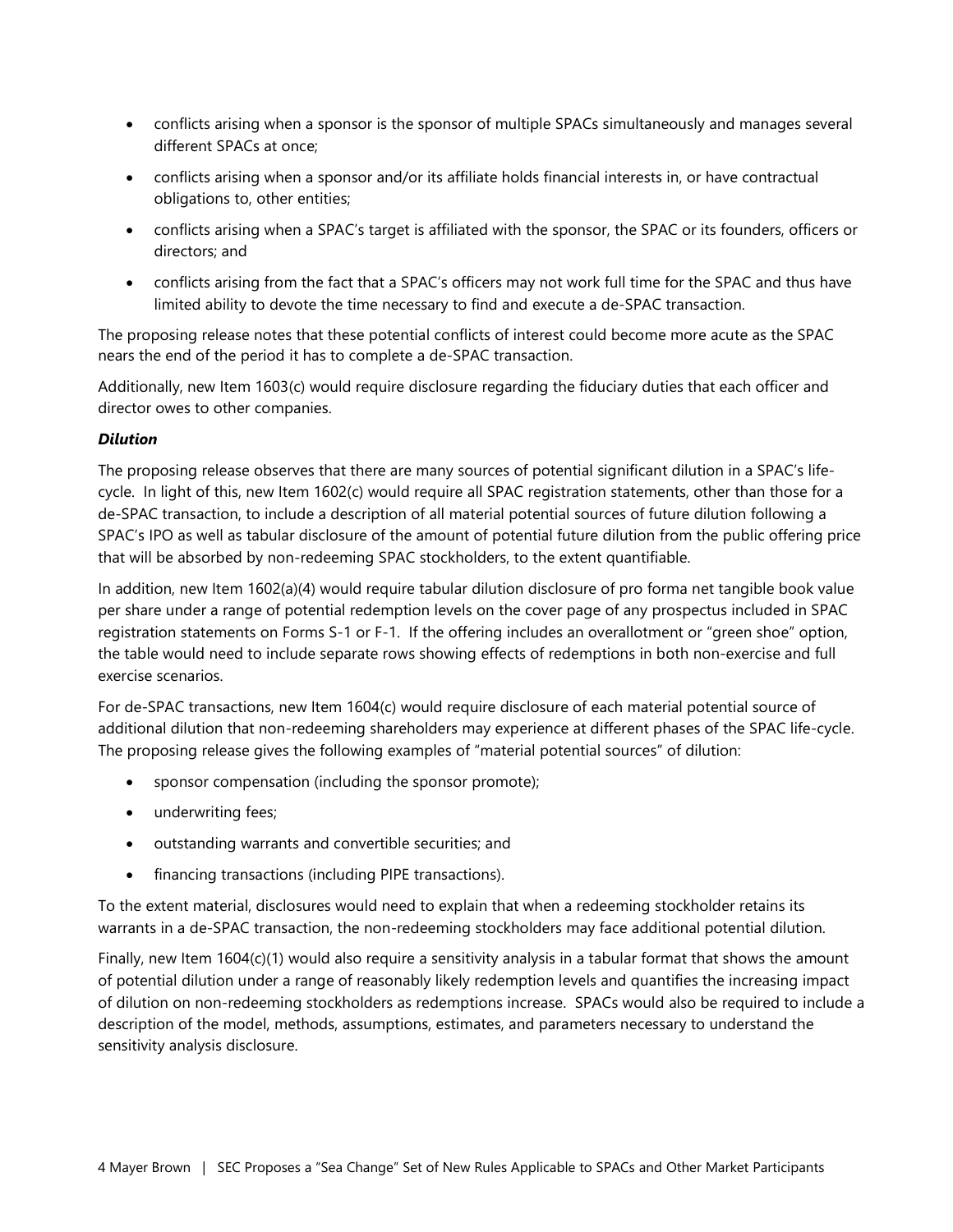#### Prospectus Cover Page and Prospectus Summary Disclosure

#### SPAC IPOs and other registered offerings other than a de-SPAC transaction

For registered offerings by SPACs other than de-SPAC transactions, new Item 1602(a) would require the prospectus cover page to include, in plain English:<sup>5</sup>

- the time frame for the SPAC to consummate a de-SPAC transaction and whether this time frame may be extended;
- whether security holders will have the opportunity to redeem the securities offered and whether the redemptions will be subject to any limitations; and
- the amount of compensation received or to be received by the SPAC sponsor and its affiliates, and whether this compensation may result in material dilution of the purchasers' equity interests.

New Item 1602(b) would require the following information be included in the prospectus summary section, in plain English:

- the process by which a potential business combination candidate will be identified and evaluated;
- whether shareholder approval is required for the de-SPAC transaction;
- the material terms of the trust or escrow account, including the amount of gross offering proceeds that will be placed in the trust;
- the material terms of the securities being offered, including redemption rights;
- whether the securities being offered are of the same class as those held by the sponsor and its affiliates;
- the length of the time period during which the SPAC intends to consummate a de-SPAC transaction, and its plans if it does not do so, including, whether and how the time period may be extended, the consequences to the sponsor of not extending this time period, and whether stockholders will have voting or redemption rights with respect to an extension to consummate a de-SPAC transaction;
- any plans to seek additional financing and how such additional financing might impact stockholders;
- tabular disclosure of sponsor compensation and the extent to which material dilution may result from such compensation; and
- material conflicts of interest.

#### De-SPAC Transactions

In de-SPAC transactions, new Item 1604(a) would require that SPACs include the following on the cover page of the prospectus or proxy statement, in plain English:

- whether the SPAC reasonably believes that the de-SPAC transaction is fair or unfair to unaffiliated security holders, and whether the SPAC or the sponsor has received a report, opinion or appraisal from an outside party regarding the fairness of the transaction;
- a brief description of any material financing transactions that have occurred since the SPAC's IPO or will occur in connection with consummation of the de-SPAC transaction;
- the amount of compensation received or to be received by the sponsor, its affiliates and promoters in connection with the de-SPAC transaction or any related financing transaction, and whether this compensation may result in material dilution of the equity interests of non-redeeming stockholders who hold the securities until the consummation of the de-SPAC transaction; and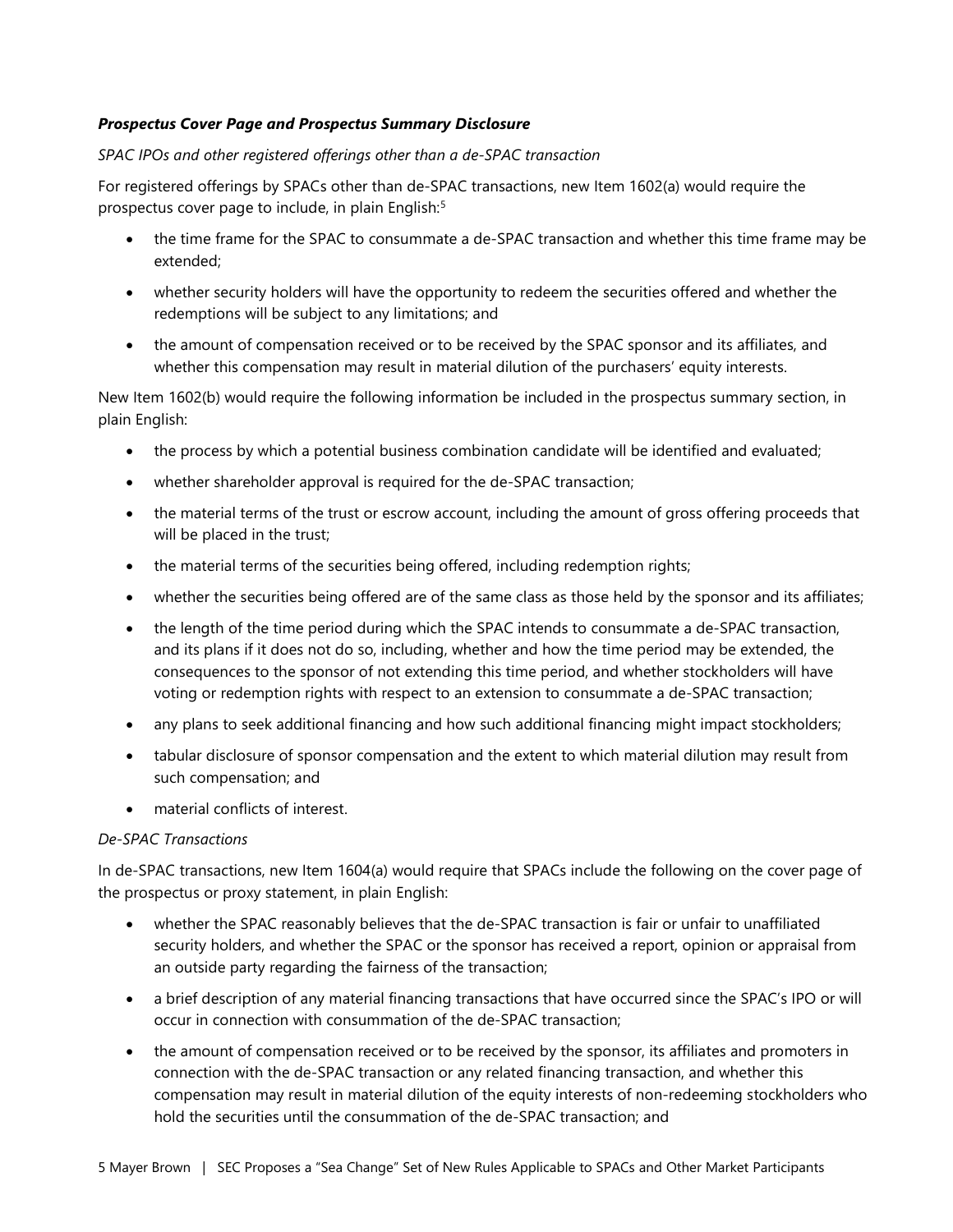whether there may be material actual or potential conflicts of interest between the SPAC sponsor or its affiliates or promoters and unaffiliated security holders in connection with the de-SPAC transaction.

New Item 1604(b) would require the following information in the summary section of the prospectus or proxy statement, in plain English:

- the background and material terms of the de-SPAC transaction;
- whether the SPAC reasonably believes that the de-SPAC transaction is fair or unfair to unaffiliated security holders, the bases for such belief, and whether the SPAC or the sponsor has received any report, opinion or appraisal from an outside party concerning the fairness of the de-SPAC transaction;
- any material actual or potential conflicts of interest between the sponsor or its affiliates or promoters and unaffiliated security holders in connection with the de-SPAC transaction;
- in a tabular format, the terms and amount of the compensation received or to be received by the SPAC sponsor and its affiliates in connection with the de-SPAC transaction or any related financing transaction, and whether that compensation has resulted or may result in a material dilution of the equity interests of unaffiliated security holders of the SPAC;
- the material terms of any financing transactions that have occurred or will occur in connection with the consummation of the de-SPAC transaction, the anticipated use of proceeds from these financing transactions and the dilutive impact, if any, of these financing transactions on unaffiliated security holders; and
- the rights of security holders to redeem the outstanding securities of the SPAC and the potential impact of redemptions on the value of the securities owned by non-redeeming stockholders.

Many of the proposed disclosure requirements relating to conflicts of interest and dilution are unsurprising as they are consistent with recommendations to the SEC made by the SEC's Investor Advisory Committee in September 2021, $6$  as well as consistent with the requirements that were set forth proposed in legislation introduced in Congress.<sup>7</sup>

#### Disclosure and Procedural Requirements for de-SPAC Transactions

#### Background of the de-SPAC transaction

New Item 1605 would require disclosure of the background, material terms and effects of the de-SPAC transaction, including:

- a summary of the background of the de-SPAC transaction, including, but not limited to, a description of any contacts, negotiations, or transactions that have occurred concerning the de-SPAC transaction;
- a brief description of any related financing transaction, including any payments from the sponsor to investors in connection with the financing transaction;
- the reasons for engaging in the particular de-SPAC transaction and for the structure and timing of the de-SPAC transaction and any related financing transaction;
- an explanation of any material differences in the rights of security holders of the post-business combination company as a result of the de-SPAC transaction; and
- disclosure regarding the accounting treatment and the federal income tax consequences of the de-SPAC transaction, if material.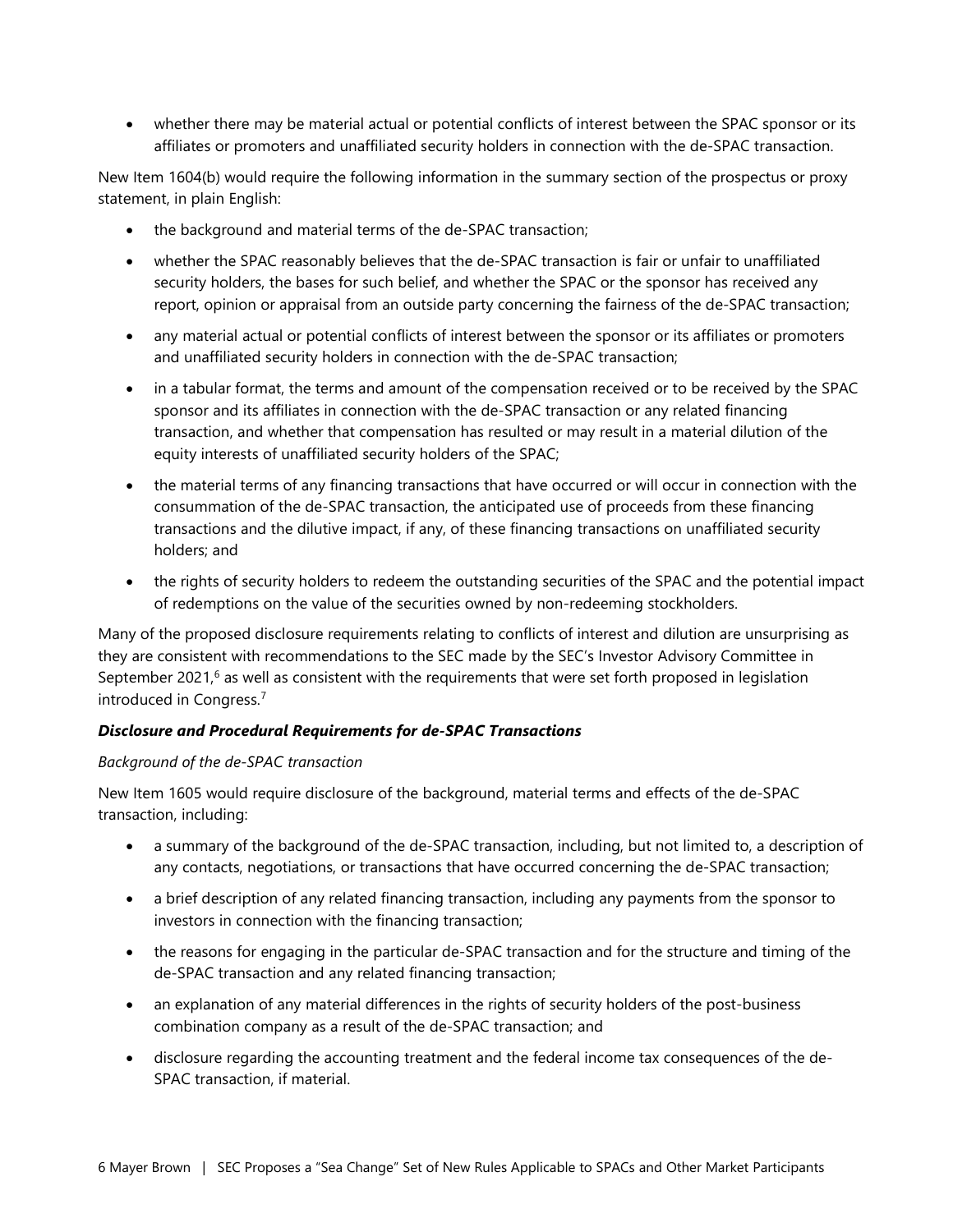New Item 1605(d) would require disclosure of material interests (including non-pecuniary interests) that the sponsor and the SPAC's officers and directors have in a de-SPAC transaction or any related financing transaction, including fiduciary or contractual obligations to other entities as well as any interest in, or affiliation with, the target company. New Item 1605(e) would require disclosure of whether security holders are entitled to any redemption or appraisal rights, and if so, a summary of the redemption or appraisal rights.

#### Fairness of the de-SPAC transaction

New Item 1606(a) would require a statement from a SPAC as to whether it reasonably believes that the de-SPAC transaction and any related financing transaction are fair or unfair to the SPAC's unaffiliated security holders, as well as a discussion of the bases for this statement. An Instruction to Item 1606(a) states that "[a] statement that the special purpose acquisition company has no reasonable belief as to the fairness or unfairness of the de-SPAC transaction or any related financing transaction to unaffiliated security holders will not be considered sufficient disclosure in response to paragraph (a) of this section."

New Item 1606(b) would require a SPAC to discuss the material factors upon which a reasonable belief regarding the fairness of a de-SPAC transaction and any related financing transaction is based and, to the extent practicable, the weight assigned to each factor. Proposed Rule 1606(b) lists a number of such possible factors, including: the valuation of the private operating company; the consideration of any financial projections; any report, opinion, or appraisal obtained from a third party; and the dilutive effects of the de-SPAC transaction and any related financing transaction on non-redeeming stockholders.

These requirements are substantially similar to the requirements in Item 1014 of Regulation M-A applicable to "going private" transactions under Rule 13e-3 under the Securities Exchange Act of 1934, as amended (the "Exchange Act"), of course, now being applied in a very different context—a "going public" context.

Additional requirements for disclosure include whether:

- the de-SPAC transaction or any related financing transaction is structured so that approval of at least a majority of unaffiliated security holders is required;
- any director voted against or abstained from voting on, approval of the de-SPAC transaction or any related financing transaction and the reasons for such vote or abstention;
- a majority of directors who are not employees of the SPAC has retained an unaffiliated representative to act solely on behalf of unaffiliated security holders for purposes of negotiating the terms of the de-SPAC transaction or any related financing transaction and/or preparing a report concerning the fairness of the de-SPAC transaction or any related financing transaction; and
- the de-SPAC transaction or any related financing transaction was approved by a majority of the directors of the SPAC who are not employees of the SPAC.

New Item 1607(a), similar to Item 1015 of Regulation M-A, would require disclosure about whether the SPAC or its sponsor has received any report, opinion, or appraisal obtained from an outside party relating to the consideration or the fairness of the consideration to be offered to security holders or the fairness of the de-SPAC transaction or any related financing transaction to the SPAC, the sponsor or security holders who are not affiliates. If any outside party rendered any such report, opinion or appraisal, new Item 1607(b) would require disclosure of:

 the identity, qualifications, and method of selection of the outside party and/or unaffiliated representative;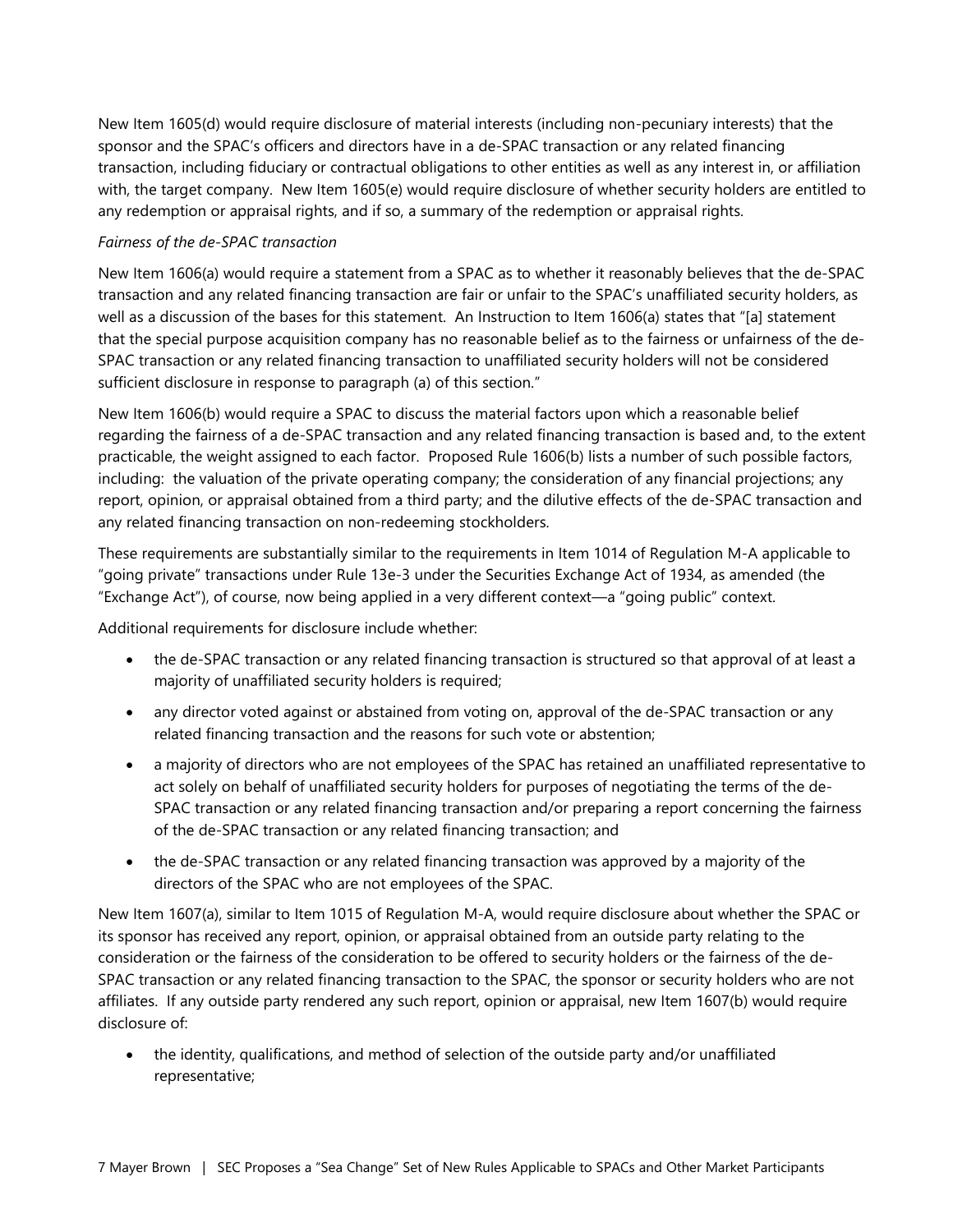- any material relationship between (1) the outside party, its affiliates, and/or unaffiliated representative; and (2) the SPAC, its sponsor and/or their affiliates, that existed during the past two years or is mutually understood to be contemplated and any compensation received or to be received as a result of the relationship;
- whether the SPAC or the sponsor determined the amount of consideration to be paid to the private operating company or its security holders, or the valuation of the private operating company, or whether the outside party recommended the amount of consideration to be paid or the valuation of the private operating company; and
- a summary concerning the negotiation, report, opinion or appraisal, which would be required to include a description of the procedures followed; the findings and recommendations; the bases for and methods of arriving at such findings and recommendations; instructions received from the SPAC or its sponsor; and any limitation imposed by the SPAC or its sponsor on the scope of the investigation.

Any such report, opinion or appraisal would be required to be included as an exhibit to a registration statement on Form S-4 or F-4 or a Schedule TO for a de-SPAC transaction and included directly in any proxy or information statement for a de-SPAC transaction.

The proposing release states that the rationale for these proposed rules is to: "address concerns regarding potential conflicts of interest and misaligned incentives in connection with the decision to proceed with a de-SPAC transaction" and to assist investors in assessing the (i) fairness of a particular transaction to unaffiliated investors; and (ii) the basis of a SPAC's reasonable believe that a de-SPAC transaction and related financing transactions are fair to unaffiliated investors. Following on the recent Delaware Court of Chancery decision in In re MultiPlan Corp. Stockholders Litigation applying the "entire fairness" standard to a breach of fiduciary duty claim in a de-SPAC transaction, $8$  the SEC seems to be codifying a judicial determination that de-SPAC transactions and related financings are inherently "conflicted transactions" in need of special procedures to ensure that they are entirely fair to unaffiliated stockholders. The proposing release states that disclosures required in going-private transactions "provide an appropriate model" for de-SPAC transactions "in that the conflicts of interests and misaligned incentives inherent in going-private transactions are similar to those often present in de-SPAC transactions."

#### ALLIGNMENT OF DE-SPAC TRANSACTIONS WITH A TRADITIONAL IPO

In the proposing release, the SEC expresses its view that a private operating company's method of becoming a public company (i.e., via a de-SPAC transaction vs. a traditional IPO) should not negatively impact investor protection. As a consequence, the proposing release states that the Proposed Rules contain various provisions designed, according to the proposing release, to provide investors with disclosures and liability protections comparable to those that would be present if a private company undertaking a de-SPAC transaction were instead conducting a traditional IPO.

#### Non-Financial Statement Disclosure Requirements

In de-SPAC transactions involving a target company not already subject to the reporting requirements of Section 13(a) or 15(d) of the Exchange Act, disclosure in the registration statement or proxy or information statement filed with the SEC would be required to include the following items from Regulation S-K:

- Item 101 (description of business);
- $\bullet$  Item 102 (description of property);
- Item 103 (legal proceedings);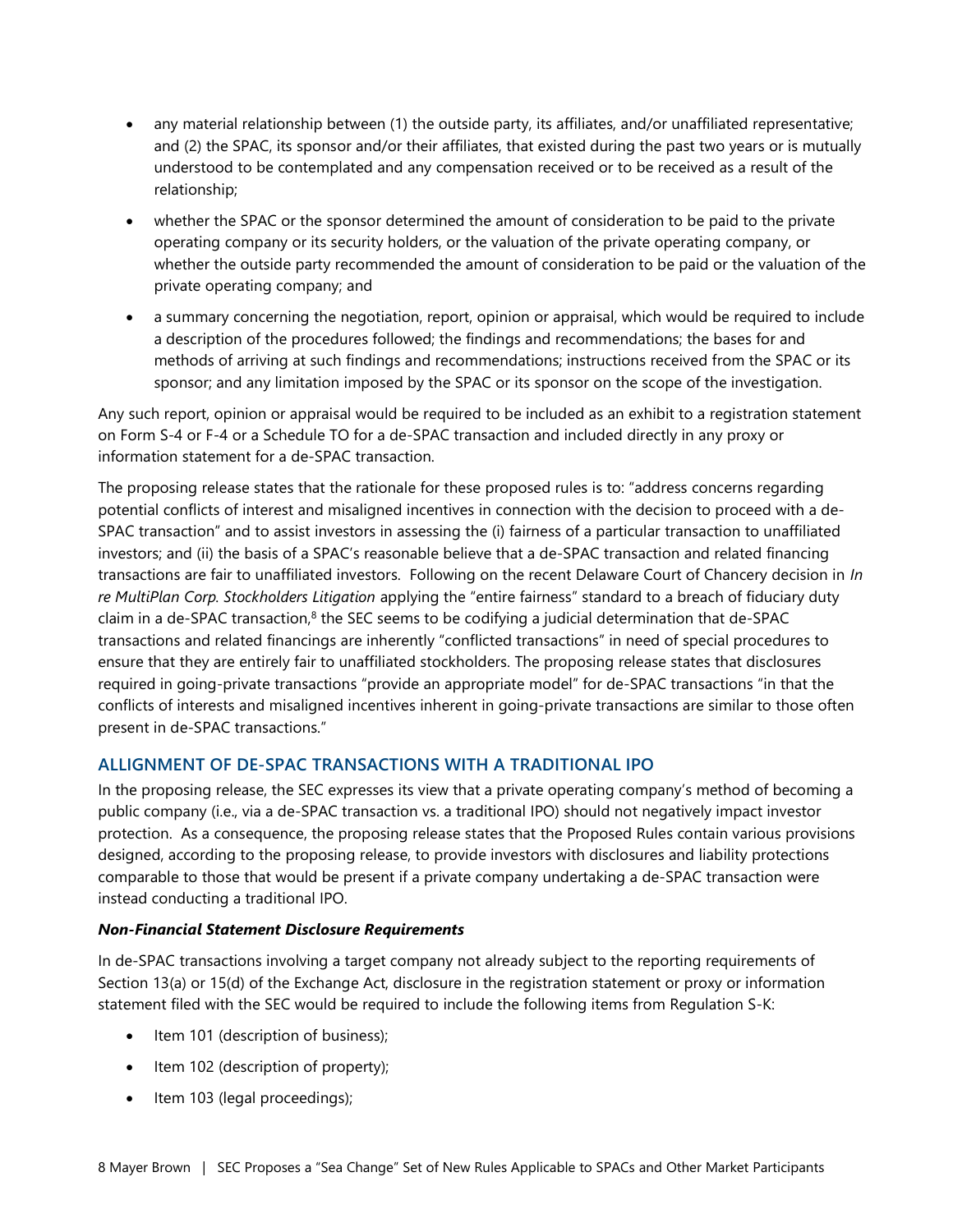- Item 304 (changes in and disagreements with accountants on accounting and financial disclosure);
- Item 403 (security ownership of certain beneficial owners and management, assuming completion of the de-SPAC transaction and related financing transactions); and
- Item 701 (recent sales of unregistered securities).

If the target company is a foreign private issuer,<sup>9</sup> the Proposed Rules would include the option to provide disclosure in accordance with the following items of Form 20-F:

- Item 3.C (Key Information; Reasons for the Offer and Use of Proceeds);
- Item 4 (Information on the Company, including history, business overview; organizational structure and property plants and equipment);
- Item 6.E (Directors, Senior Management and Employees; Share Ownership);
- Item 7.A (Major Shareholders);
- Item 8.A.7 (Legal and Arbitration Proceedings); and
- Item 9.E (Dilution).

The proposing release notes that the proposed information to be included is already required in what has become known as the "Super 8-K,"<sup>10</sup> which is filed after completion of the de-SPAC transaction and thus this new requirement should not add a substantial burden. The Proposed Rules would require disclosure of this information earlier in the de-SPAC process and prior to when the voting, tender or redemption decision is to be made by investors. Furthermore, the information would also be available to investors prior to the inception of trading of the post-business combination company's securities on a national securities exchange, rather than being required to be included in the "Super 8-K" due within four business days of the completion of the de-SPAC transaction. The release also notes that if this information is included in a registration statement (as opposed to a proxy or information statement), investors would be further protected against material misstatements or omissions by subjecting various transaction participants to potential liability under Sections 11 or 12 of the Securities Act of 1933, as amended (the "Securities Act").

#### Minimum Dissemination Period for de-SPAC Transaction Documents

Under the Proposed Rules, prospectuses, proxy statements and information statements filed in connection with a de-SPAC transaction would be required to be distributed to stockholders at least 20 calendar days in advance of a stockholder meeting or date of action by consent. If the maximum period for disseminating such documents permitted under the laws of a SPAC's jurisdiction of incorporation or organization is shorter than 20 calendar days, the Proposed Rules would permit that shorter period to govern.

#### Target Company as Co-Registrant

When a SPAC proposes to register the issuance of shares in connection with a de-SPAC transaction on a registration statement on Form S-4 or F-4, the Proposed Rules would require the target company be deemed a co-registrant. In addition to subjecting the target company to potential liability under Section 11 of the Securities Act, each of a target company's (i) principal executive officer; (ii) principal financial officer; and (iii) controller/principal accounting officer, as well as at least a majority of the target company's board of directors, would be required to sign the registration statement. By signing the registration statement, each of these individuals will be subject to Securities Act liability.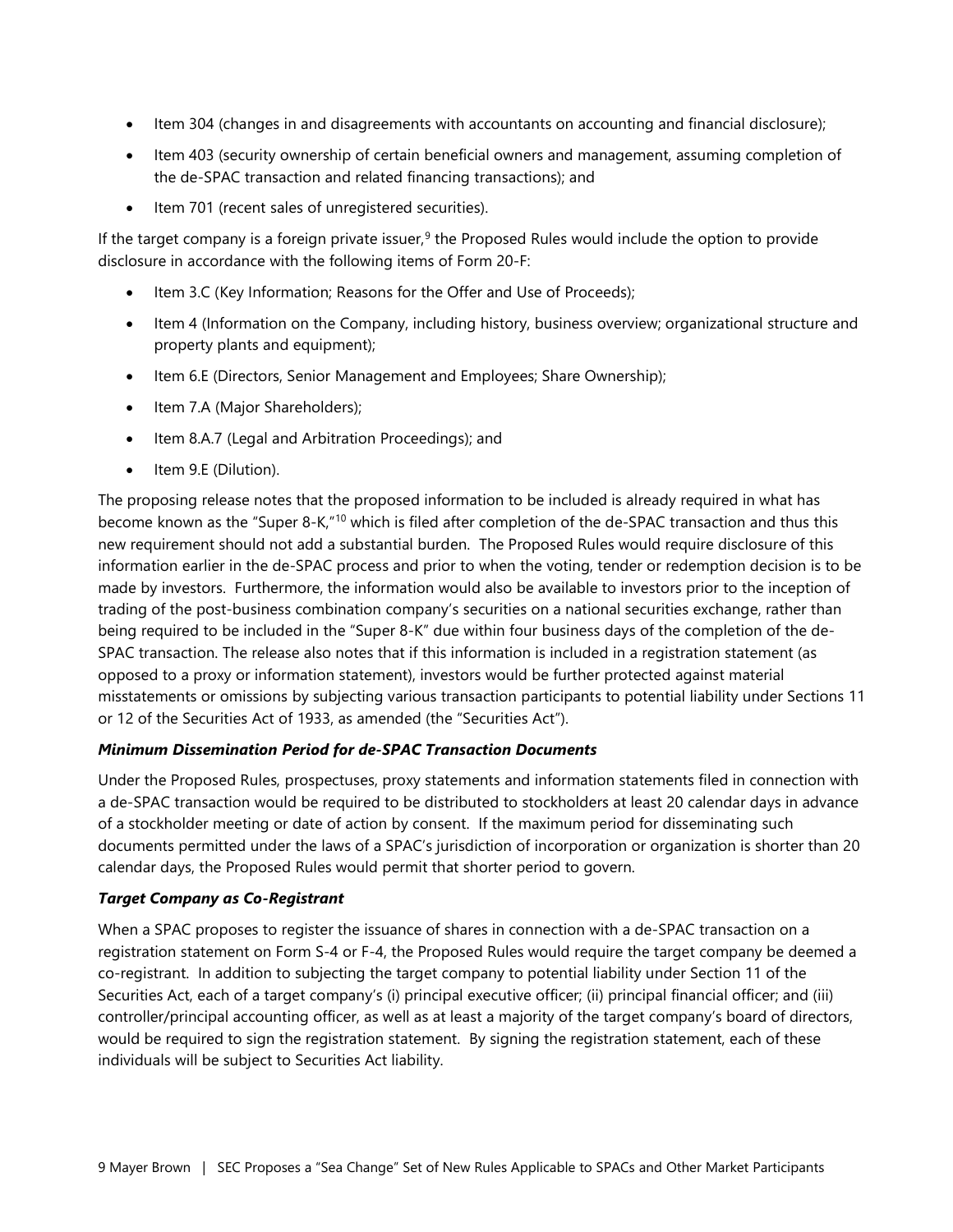#### Re-Determination of Smaller Reporting Company Status

In a traditional IPO, a private company would determine whether it qualifies as a smaller reporting company<sup>11</sup> at the time of filing its initial registration statement on Form S-1 or F-1. This determination is important because smaller reporting companies are eligible for certain disclosure accommodations in various forms under the Securities Act and Exchange Act. Most SPACs qualify as smaller reporting companies at the time of their IPO. Once a company determines it is a smaller reporting company, it is required to make a re-determination of its continued eligibility only once a year, as of the last business day of its second fiscal quarter.

The proposing release notes that without a requirement for a re-determination upon completion of a de-SPAC transaction, the rules permit certain post-business combination companies to avail themselves of scaled disclosure requirements and other accommodations when they otherwise would not have qualified as a smaller reporting company had they become public companies through a traditional IPO.

The Proposed Rules would require a newly combined company to re-determine whether it qualifies as a smaller reporting company following consummation of a de-SPAC transaction. This re-determination would be required to occur prior to the time the newly combined combination company makes its first filing with the SEC (excluding the "Super 8-K") with public float measured as of a date within four business days after the consummation of the de-SPAC transaction and revenue determined using the annual revenues of the target company as of the most recently completed fiscal year for which audited financial statements are available. If a post-business combination company does not qualify as a smaller reporting company, its next periodic report (Form 10-Q or Form 10-K) would need to reflect this fact by including any necessary incremental disclosure.

#### Inapplicability of PSLRA

Upon satisfaction of specified conditions, the Private Securities Litigation Reform Act of 1995 (the "PSLRA") provides a safe harbor under which a company is protected from liability in any private right of action brought under the Securities Act or Exchange Act based on material misstatements or omissions in forward-looking statements. Importantly, the PSLRA safe harbor is not available in an IPO.

The PSLRA safe harbor is also not available for offerings made by "blank check companies." In short, a "blank check company" is a development stage company that has no specific business plan or purpose or that has indicated that its business plan is to engage in a merger or acquisition with an unidentified company or companies, and that is issuing "penny stock" (as defined in Exchange Act Rule 3a51-1). By raising more than \$5 million in their IPOs, SPACs avoid being deemed "blank check companies" thus enabling them to rely on the PSLRA safe harbor in connection with disclosing projected financial information as part of the de-SPAC transaction. The Proposed Rules would amend the definition of "blank check company" for purposes of the PSLRA by removing the requirement that a company issue "penny stock" in order to be considered a "blank check company." The release states that amending this definition would clarify that the PSLRA's safe harbor is not available for forward-looking statements, including projections, made by a SPAC in connection with a de-SPAC transaction. The release also notes that the safe harbor is already not available to target companies in a de-SPAC transaction as the target company is not then subject to the reporting requirements of Section 13(a) or 15(d) of the Exchange Act.

This proposal is sure to generate comment letters from a wide variety of market participants. As foreshadowed by Commissioner Peirce's dissenting statement to the proposal,<sup>12</sup> this proposal may also lead to legal challenges in the federal courts as there is reason to conclude that Congress was looking to the then established definition of a "blank check company" contained in Rule 419, which required the issuance of "penny stock," when it enacted the PSLRA and Section 27A(i)(7) of the PSLRA states that the term "blank check company" has the meaning given to the term by rule or regulation of the SEC.<sup>13</sup>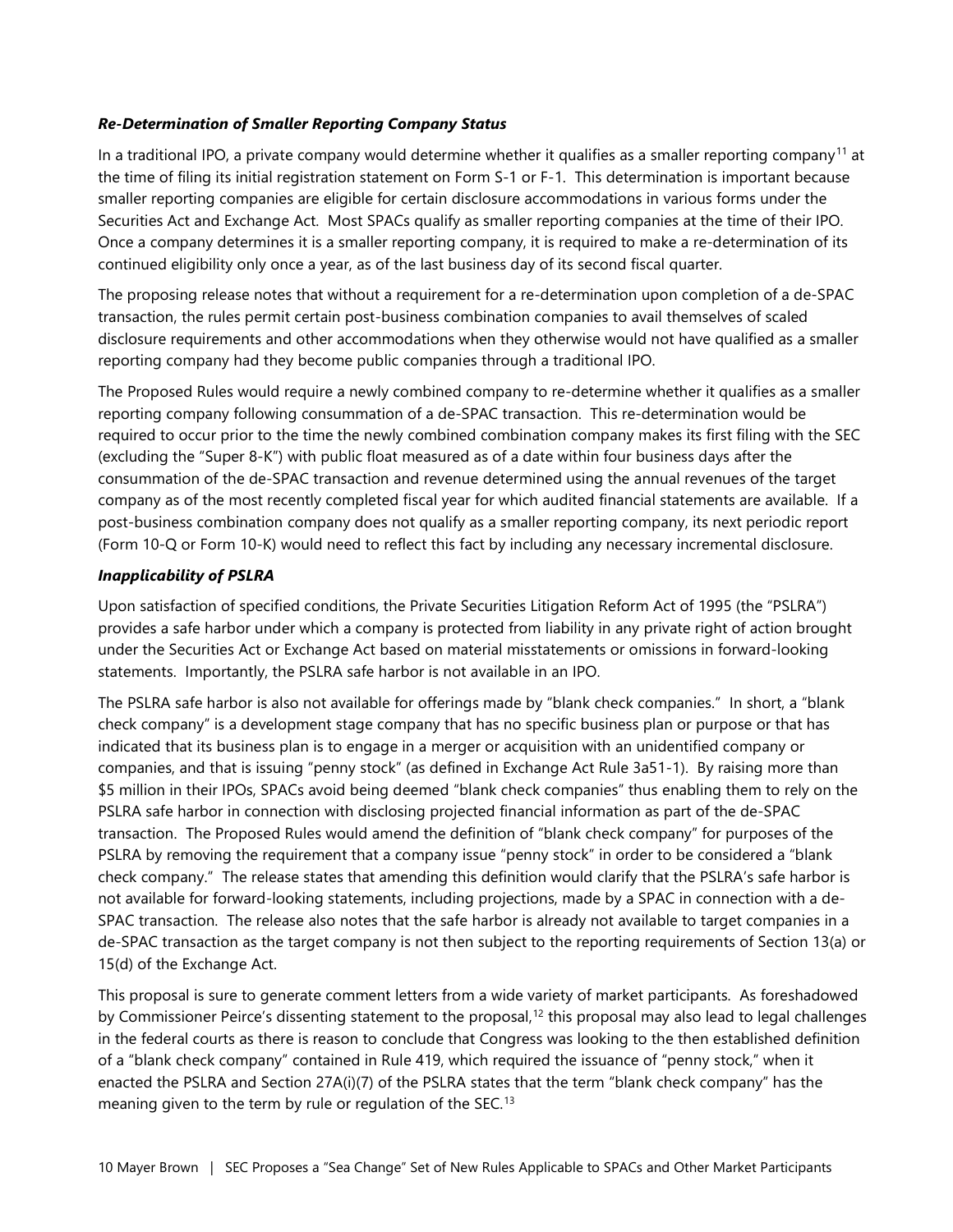#### Underwriting Liability in de-SPAC Transactions

Under new proposed Securities Act Rule 140a, a person who has acted as an underwriter in a SPAC's IPO and who "participates in the distribution by taking steps to facilitate the de-SPAC transaction or any related financing transaction, or otherwise participates (directly or indirectly) in the de-SPAC transaction" will be deemed to be engaged in the distribution of the securities of the surviving public entity in a de-SPAC transaction within the meaning of Section 2(a)(11) of the Securities Act.

The release states that this "clarification" of underwriter status in de-SPAC transactions should "motivate" SPAC IPO underwriters to exercise the care necessary to help ensure the accuracy of the disclosures in de-SPAC transactions by affirming that they are subject to Section 11 liability for registered de-SPAC transactions.

Even if a SPAC IPO underwriter is not formally retained to act as an underwriter in a de-SPAC transaction, the release describes ways that a SPAC IPO underwriter may be deemed to be "participating" in activities that are necessary for the de-SPAC transaction's distribution of the combined company's securities:

- acting as a financial advisor to the SPAC, and assisting in identifying potential target companies or negotiating merger terms;
- finding investors for, and negotiating, PIPE instruments; or
- receiving compensation in connection with the de-SPAC transaction (including any deferred underwriting compensation that is delivered upon completion of the de-SPAC transaction).

The release notes that the above summarized discussion is not an exhaustive assessment of underwriter status in the SPAC context and is in no way intended to limit the definition of "underwriter" under the Securities Act. The release also indicates that even without acting as a SPAC IPO underwriter, "financial advisors, PIPE investors or other advisors" could be deemed to be statutory underwriters in a de-SPAC transaction, depending on the circumstances.

This aspect of the Proposed Rules represents a significant departure of what has been understood to constitute an underwriter in a de-SPAC transaction; and the beginning of a slippery slope as to what level of activity or involvement triggers, or gives rise to a finding of, "underwriter" status in other contexts under the securities laws.

#### BUSINESS COMBINATIONS INVOLVING SHELL COMPANIES GENERALLY

The following proposals would apply to business combination transactions involving a shell company generally, whether that shell company is a SPAC or not.

#### Business Combinations with a Shell Company as Sales to the Shell Company's Stockholders

Under new Rule 145a, any business combination of a reporting shell company<sup>14</sup> involving another entity that is not a shell company would be deemed to involve a "sale" of securities to the reporting shell company's stockholders. Since a SPAC would be a reporting shell company and under Section 5 of the Securities Act, all sales of securities must either be registered under the Securities Act or exempt from registration, the proposed Rule 145a would effectively require any de-SPAC transaction to either be registered or qualify for an applicable exemption. The release expresses the rationale for this rule by stating that: "the substantive reality of [such a transaction] is that the reporting shell company investors have effectively exchanged their security representing an interest in the reporting shell company for a new security representing an interest in the combined operating company."

The release describes the SEC's "current view" that Section 3(a)(9), which exempts any securities exchange by an issuer with its existing security holders exclusively where no commission or other remuneration is paid or given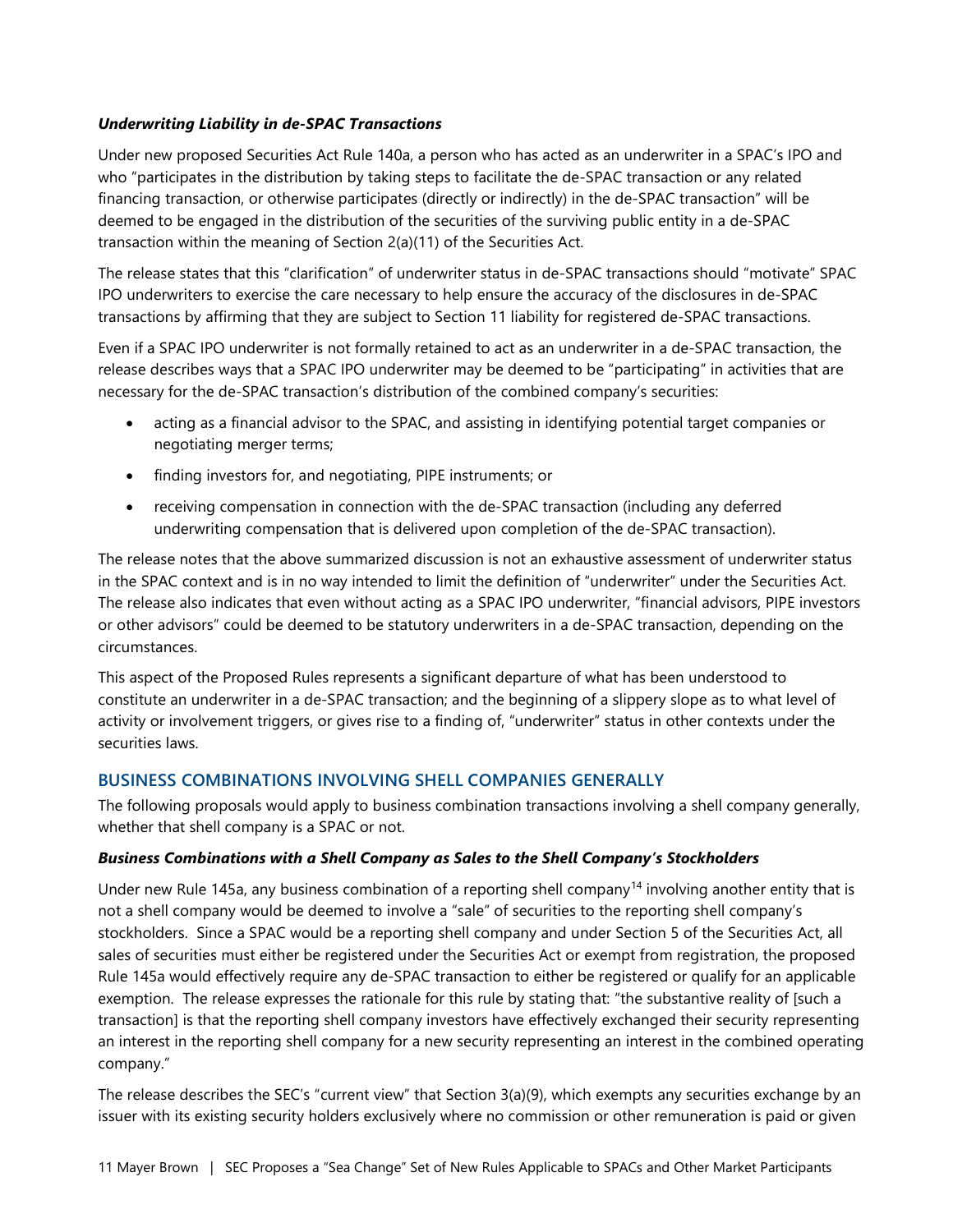directly or indirectly for soliciting such exchange, would likely not be available for transactions covered by proposed Rule 145a. The primary reason for this view, according to the release, is that the deemed exchange by the reporting shell company's existing shareholders for the combined company's securities should be viewed as part of the same offering as the exchange of the private company's securities for their interests in the combined company and as a result the exchange is not "exclusively with the reporting shell company's existing security holders." The release also notes that shell companies often hire and compensate a proxy solicitor to solicit approval of the reporting company's stockholders for the business combination, a practice that would be an independent reason for the inapplicability of Section 3(a)(9).

The release also notes that even if an exemption applies, by deeming these transactions to include a "sale" under the Securities Act, investors would have the protections of the anti-fraud provisions in Section 17(a) of the Securities Act and Section 10(b) of, and Rule 10b-5 under, the Exchange Act.

Proposed Rule 145a would not apply to:

- business combinations between two bona fide non-shell entities;
- transactions involving reporting shell companies that are business combination related shell companies;<sup>15</sup> and
- business combinations of one shell company into another shell company.

#### Financial Statement Requirements

The Proposed Rules include a number of amendments designed to more closely align the financial statement reporting requirements in business combinations involving a shell company and a private operating company with those applicable to a traditional IPO.

#### Number of Years of Financial Statements

Currently, one exception applicable to business combinations permits two years of financial statements of a target company to be presented (instead of three) when the target company: (1) would be an emerging growth company (an "EGC") if it were conducting an IPO of common equity securities; and (2) the registrant is an EGC that has not yet filed or been required to file its first annual report. The Proposed Rules would remove whether or not the shell company has filed its first annual report as a factor in determining the number of years required.

#### Audit Requirements of Target Company

When a target company will be deemed the predecessor to a shell company in a registration statement or proxy statement, the Proposed Rules would require audits of a target company's financial statements to be conducted by an independent accountant in accordance with the standards of the Public Company Accounting Oversight Board (PCAOB) for the purpose of expressing an opinion thereon.

#### Age of Financial Statements

Proposed Rule 15-01(c) would provide that the age of financial statements for a target company that would be the predecessor to a shell company in a registration statement or proxy statement would be based on whether the target company would qualify as a smaller reporting company if filing its own initial registration statement. A target company that qualifies as a smaller reporting company would apply Rule 8-08 for the age of its financial statements, which permits registration statements and proxy statements with an effective or mailing date, respectively:

 within 45 days after the end of the fiscal year, to include financial statements only as current as of the end of third fiscal quarter; and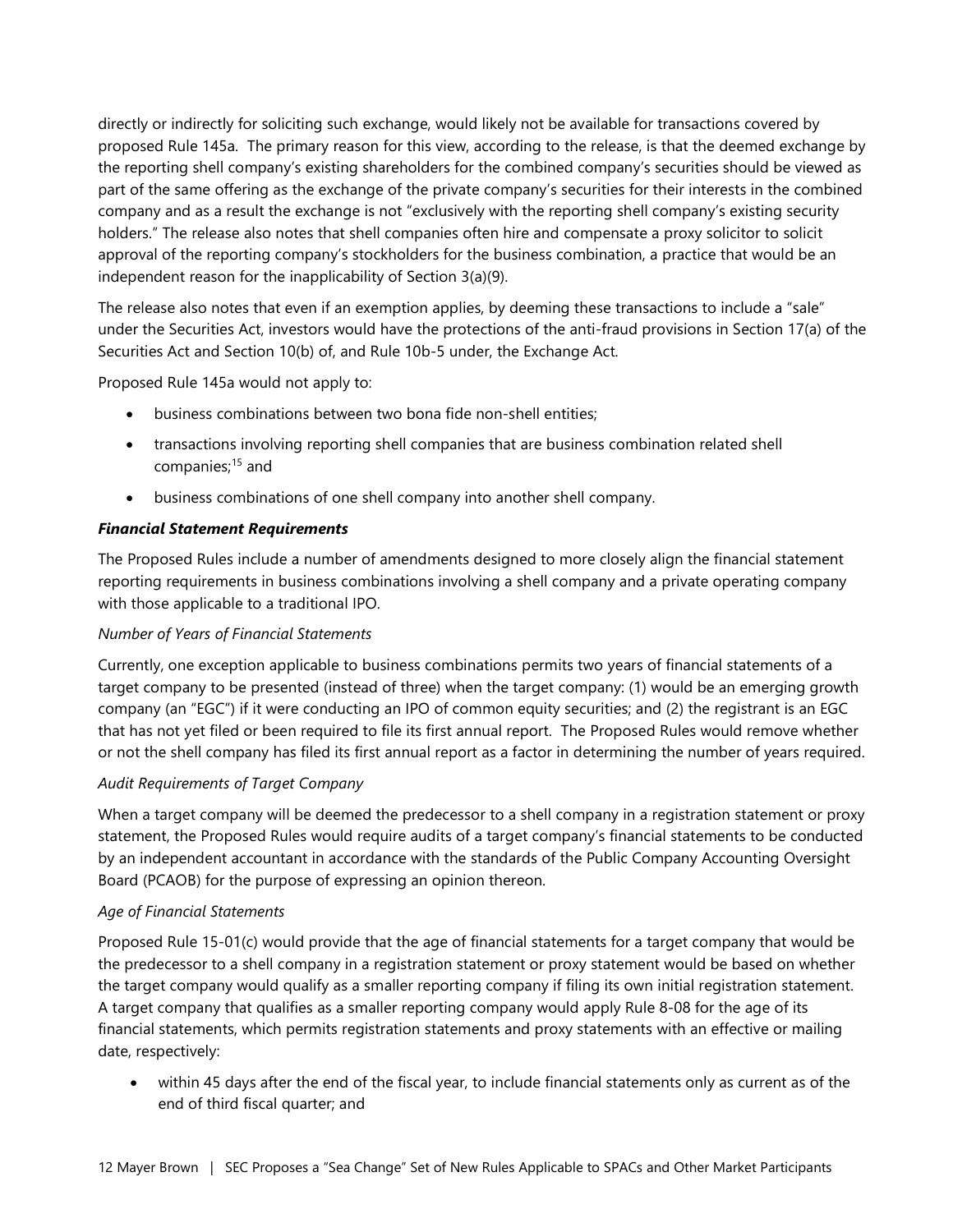- after 45 days but within 90 days of the end of the fiscal year, to omit audited financial statements for such fiscal year if:
	- $\circ$  all reports due have otherwise been filed (if the target is already a reporting company);
	- $\circ$  for the most recent fiscal year for which audited financial statements are not yet available, the smaller reporting company reasonably and in good faith expects to report income from continuing operations attributable to the registrant before taxes; and
	- $\circ$  for at least one of the two fiscal years immediately preceding the most recent fiscal year, the smaller reporting company reported income from continuing operations attributable to the registrant before taxes.

Target companies not meeting the definition of smaller reporting company would not benefit from the second bullet above and need to include a new audit for the most recent fiscal year when the effective date or mailing date is 46 days or more after the end of such fiscal year.

#### Recent or Probable Acquisitions of Businesses by the Target Company

When a target company in a business combination transaction has itself acquired, or it is probable that it will acquire, another business (an "Other Acquisition"), historical financial statements of that Other Acquisition may be required in the business combination registration statement or proxy statement. Currently, such financial statements are required only when omission of those financial statements would render the target company's financial statements substantially incomplete or misleading.

The Proposed Rules would require application of the Regulation S-X provisions related to financial statements of an acquired business (i.e., Rules 3-05 or 8-04, depending on the facts and circumstances) to such situations. The Proposed Rules would also provide that the significance tests set forth in Rule 1-02(w) of Regulation S-X, which determine when an acquired business' financial statements are required, would be calculated using the target company's financial information for the denominator instead of the shelf company registrant's financial information.

If, after application of Rule 3-05, the financial statements of an Other Acquisition are omitted because the significance of the Other Acquisition is greater than 20% but less than 50%, the current rules would require those financials to be filed on a Form 8-K within 75 days after the consummation of the acquisition. However, it is possible that this 75-day period would expire before a target company has completed a de-SPAC transaction. In such a case, it is unclear how that target company would file a Form 8-K. The Proposed Rules provide that the omitted financial statements in such a case would be required to be filed as an exhibit to the "Super 8-K" following completion of the de-SPAC transaction.

#### Financial Statements of a Shell Company After a Business Combination

The Proposed Rules would provide that a registrant may exclude the financial statements of a shell company, including a SPAC, for periods prior to the acquisition once the following conditions have been met: (1) the financial statements of the shell company have been filed for all required periods through the acquisition date, and (2) the financial statements of the registrant include the period in which the acquisition was consummated.

#### ENHANCED PROJECTIONS DISCLOSURE

#### **Generally**

Item 10(b) of Regulation S-K states that management has the option to present in SEC filings its good faith assessment of a registrant's future performance, but it also states that management must have a reasonable basis for such an assessment.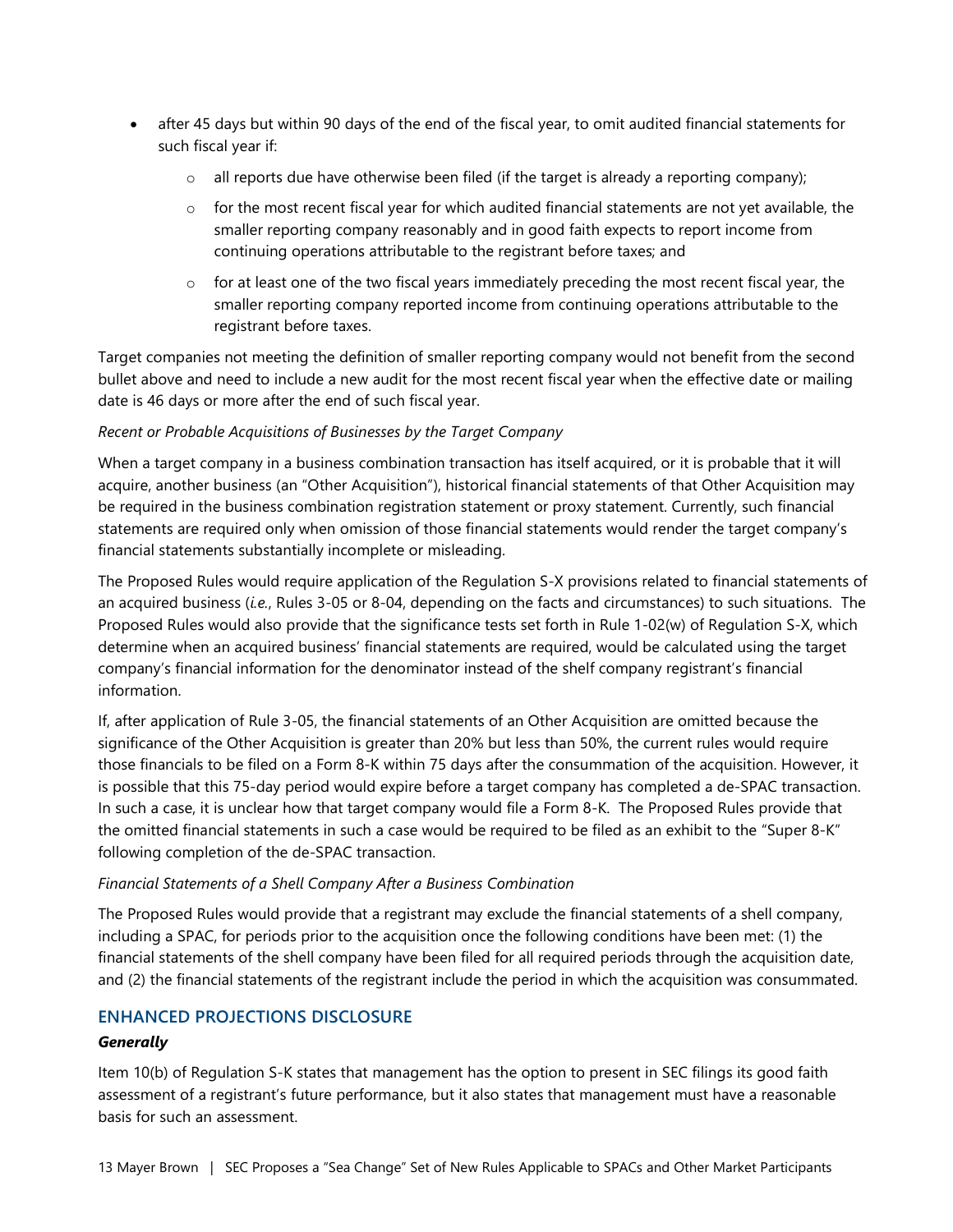The Proposed Rules would amend Item 10(b) to state that:

- any projected measures not based on historical financial results or operational history should be clearly distinguished from projected measures based on historical financial results or operational history;
- it generally would be misleading to present projections based on historical financial results or operational history without presenting such historical measure or operational history with equal or greater prominence; and
- the presentation of projections that include a non-GAAP financial measure should include a clear definition or explanation of the measure, a description of the GAAP financial measure to which it is most closely related, and an explanation as to why the non-GAAP financial measure was used instead of a GAAP measure.

The Proposed Rules would also make clear that the guidance in Item 10(b), including as modified per the above, would apply to projections relating to the registrant and to persons other than the registrant, including a target company in a business combination transaction.

#### Specific Rules for de-SPAC Transactions

The SEC also proposed a new Item 1609 of Regulation S-K that would apply to disclosures of projected financial information in connection with de-SPAC transactions. Under Item 1609, a SPAC would be required to provide the following disclosures:

- with respect to any projections disclosed by the registrant, the purpose for which the projections were prepared and the party that prepared the projections;
- all material bases of the disclosed projections and all material assumptions underlying the projections, and any factors that may materially impact such assumptions (including a discussion of any factors that may cause the assumptions to be no longer reasonable, material growth rates or discount multiples used in preparing the projections, and the reasons for selecting such growth rates or discount multiples); and
- whether the disclosed projections still reflect the view of the board or management of the SPAC or target company, as applicable, as of the date of the filing; if not, then discussion of the purpose of disclosing the projections and the reasons for any continued reliance by the management or board on the projections.

The principles behind these proposals are similar to those underlying Regulation G, applicable to the use of non-GAAP financial measures.

#### PROPOSED SAFE HARBOR UNDER THE INVESTMENT COMPANY ACT OF 1940

Out of a concern that "SPACs may fail to recognize when their activities raise the investor protection concerns addressed by the Investment Company Act," the SEC is proposing a new rule, Rule 3a-10, which would provide a non-exclusive safe harbor from the definition of "investment company" under Investment Company Act Section 3(a)(1)(A) for SPACs, subject to a number of conditions. This proposal is the first time that the SEC has formally addressed the status of SPACs as investment companies.

As proposed, under Rule 3a-10, a SPAC will not be deemed to be an "investment company" under Section 3(a)(1)(A), if the following conditions are met:

Composition and Purpose of the SPAC's Assets: The SPAC's assets must consist solely of "government securities" as defined in the Investment Company Act, securities issued by government money market funds as defined in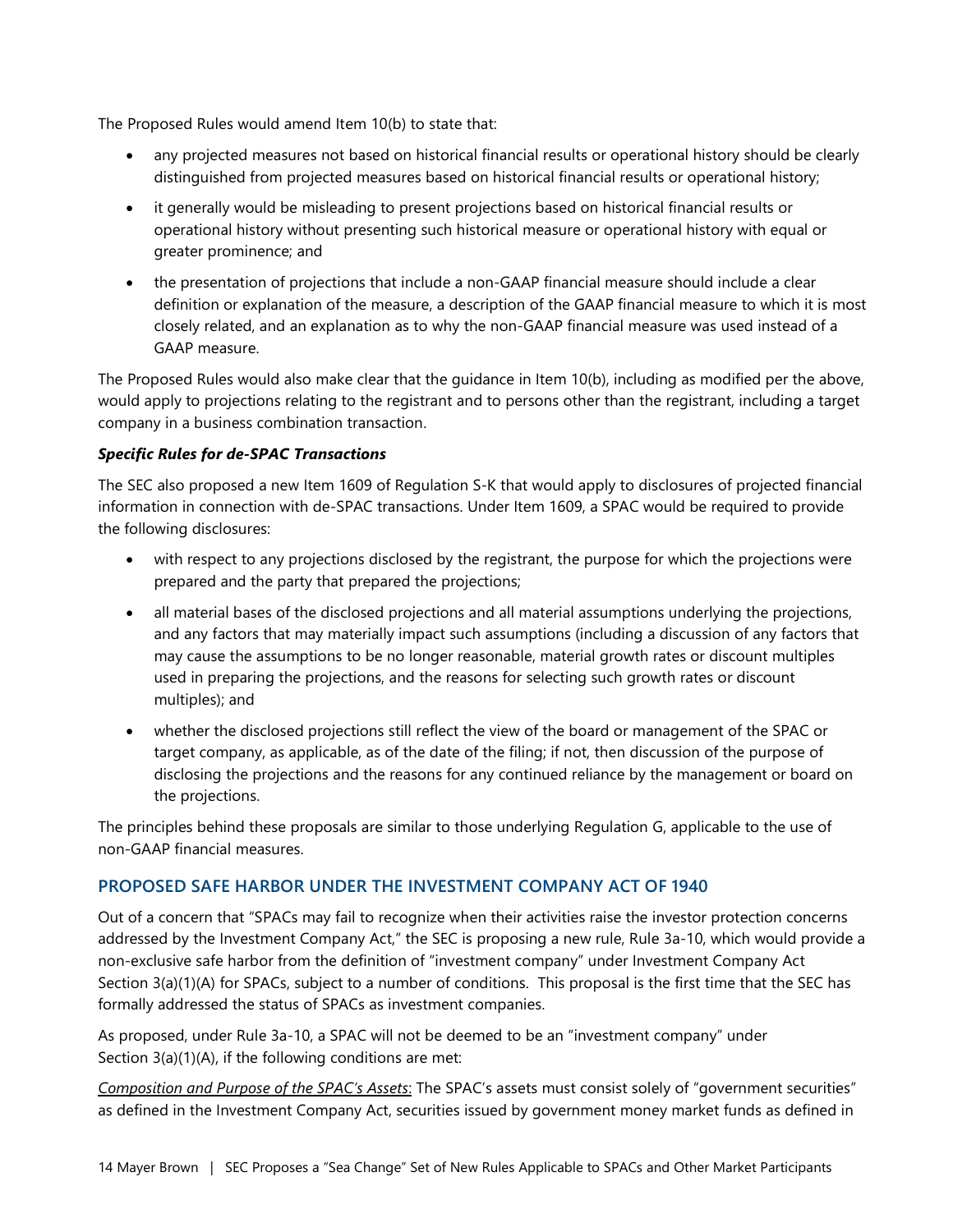Rule 2a-7(a)(14), and cash items prior to completion of the de-SPAC transaction. In addition, these assets may not at any time be acquired or disposed of for the primary purpose of recognizing gains or decreasing losses resulting from market value changes (echoing certain aspects of Rule 3a-7).

Nature and Timing of de-SPAC Transaction: The SPAC must seek to complete a single de-SPAC transaction as a result of which:

- the surviving company, either directly or through a primarily controlled company, will be "primarily engaged" in the business of the target company or companies, which business is not that of an investment company, and
- the surviving company will have at least one class of securities listed for trading on a national securities exchange.

In addition, the SPAC must file a Form 8-K with the SEC no later than 18 months after the effective date of its initial registration statement, disclosing an agreement to engage in the de-SPAC transaction with at least one target company.

Lastly, the SPAC must complete the de-SPAC transaction no later than 24 months after the effective date of its initial registration statement.<sup>16</sup>

Distribution/Use of SPAC Assets: If any assets of the SPAC are not used in connection with the de-SPAC transaction or if the SPAC fails to file a Form 8-K or complete a de-SPAC transaction within the time frames set forth above, the SPAC must distribute those assets, in cash, to investors as soon as reasonably practicable thereafter.

Business Purpose of the SPAC: The SPAC must be "primarily engaged" in the business of seeking to complete a single de-SPAC transaction, as described in Nature and Timing of de-SPAC Transaction above, and as evidenced by:

- the activities of its officers, directors and employees;
- its public representations of policies;
- its historical development; and
- an appropriate resolution of its board of directors, which resolution or action has been recorded contemporaneously in its minute books or comparable documents.

No "Holding Out" as an Investment Company: The SPAC cannot hold itself out as being primarily engaged in the business of investing, reinvesting or trading in securities.

The proposed rule follows the contours of the "five factor" analysis that the SEC and courts have employed historically to evaluate the business in which a company is primary engaged for purposes of Section 3(a)(1)(A) and related thereto, Section 3(b). It also echoes certain themes in Investment Company Act Rule 3a-2 (known as the "transient" investment company rule), as well as SEC guidance provided in connection with Rule 419.<sup>17</sup> However, unlike Rule 3a-2, which provides conditional relief from both Investment Company Act Section  $3(a)(1)(A)$  and Section  $3(a)(1)(C)$ , as proposed, Rule 3a-10 provides relief only from Section  $3(a)(1)(A)$ .<sup>18</sup> The SEC posed a number of questions for comment by the industry, many of which signaled a possible willingness on the regulator's part to provide for more flexibility than that being proposed.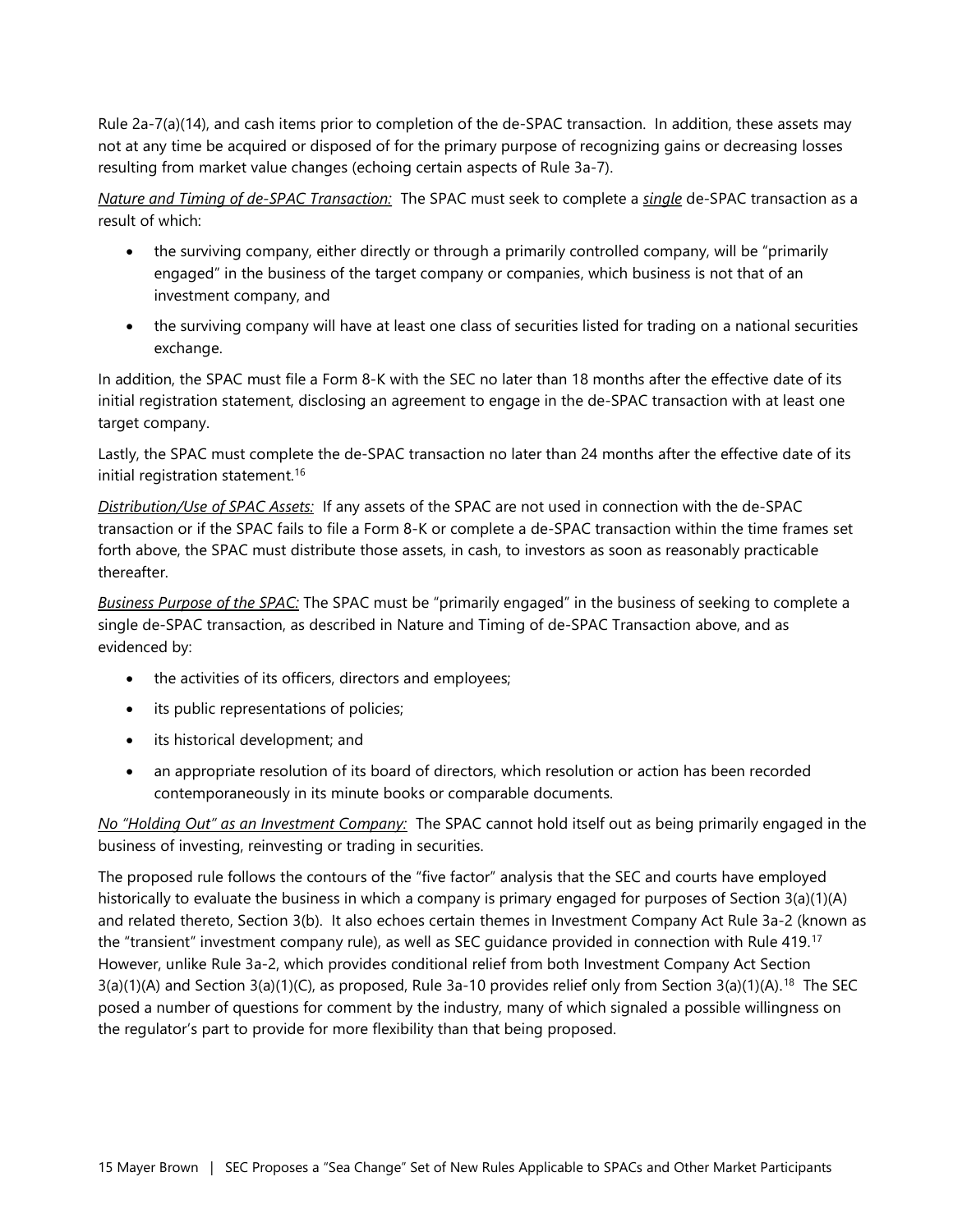## Key Takeaways & Practical Considerations

The Proposed Rules, if adopted, would significantly affect a wide variety of required disclosures and market practices associated with SPACs, SPAC IPOs and de-SPAC transactions. Many of the Proposed Rules have as their stated purpose to reduce or eliminate differences in the regulatory treatment of de-SPAC transactions as compared to traditional IPOs.

The following are some key takeaways and practical considerations:

- Underwriter Liability in de-SPAC Transactions. If enacted, Rule 140a would represent a significant expansion of the concept of an "underwriter" under the Securities Act both in de-SPAC transactions and perhaps beyond. This expansion becomes even more significant if a Securities Act registration statement would need to be filed in connection with a de-SPAC transaction as a result of proposed Rule 145a. Financial institutions that underwrite a SPAC's IPO should carefully consider the engagements they will undertake in connection with a subsequent de-SPAC transaction. If adopted as written, under the proposing release's broad interpretation, many engagements in de-SPAC transactions, such as financial advisor, PIPE placement agent and capital markets advisor, could result in a finding of underwriter liability. The proposing release indicates that even the mere acceptance of deferred underwriting compensation upon completion of a de-SPAC transaction, without more, may be enough to deem a financial institution to be a statutory underwriter. This may lead to a change in market practice whereby SPAC IPO underwriters will receive all of their underwriting compensation at the closing of the IPO. If a financial institution concludes that its activities might result in it being deemed an underwriter in the de-SPAC transaction, it should consider the additional due diligence procedures that it might undertake to supplement existing diligence. The standard for establishing a "due diligence defense" under Section 11 remains unchanged and financial institutions should consider drawing from procedures that have become customary in traditional IPOs. SPAC IPO underwriters should also consider obtaining covenants from the SPAC, at the time of the IPO, in order to facilitate a robust due diligence investigation of a target company once identified. These covenants might include a covenant not to file a de-SPAC transaction registration statement until the financial advisor has completed its due diligence, a requirement that the SPAC cause the senior management and auditors of the target company to be available for diligence sessions with the SPAC IPO underwriter as well as a requirement for delivery of comfort letters and "negative assurance" letters to the SPAC IPO underwriter in connection with the de-SPAC transaction.
- **Fairness Opinions.** The Proposed Rules will contribute to the use of third party fairness opinions in de-SPAC transactions. The Proposed Rules would require a SPAC to opine on whether it reasonably believes that the de-SPAC transaction and related financing transactions are fair or unfair to its unaffiliated security holders. A SPAC would then be required to disclose the basis for its fairness determination and the material factors that underpin that determination, as well as whether the SPAC or the sponsor has received a report, opinion or appraisal from an outside party regarding the fairness of the transaction. While the Proposed Rules stop short of requiring a fairness opinion in a de-SPAC transaction, Commissioner Peirce commented that the SEC seems to expect SPACs to obtain one. These proposed changes, when combined with the recent MultiPlan decision that made clear that fiduciary duty claims in most de-SPAC transactions will be reviewed under the enhanced "entire fairness" standard under Delaware law, provide a board of directors with strong reasons to favor obtaining a fairness opinion in a de-SPAC transaction. At the same time, the proposed Rule 140a providing increased potential for financial advisors to be deemed statutory underwriters in the de-SPAC transaction may make investment banks less willing to accept fairness opinion engagements or at the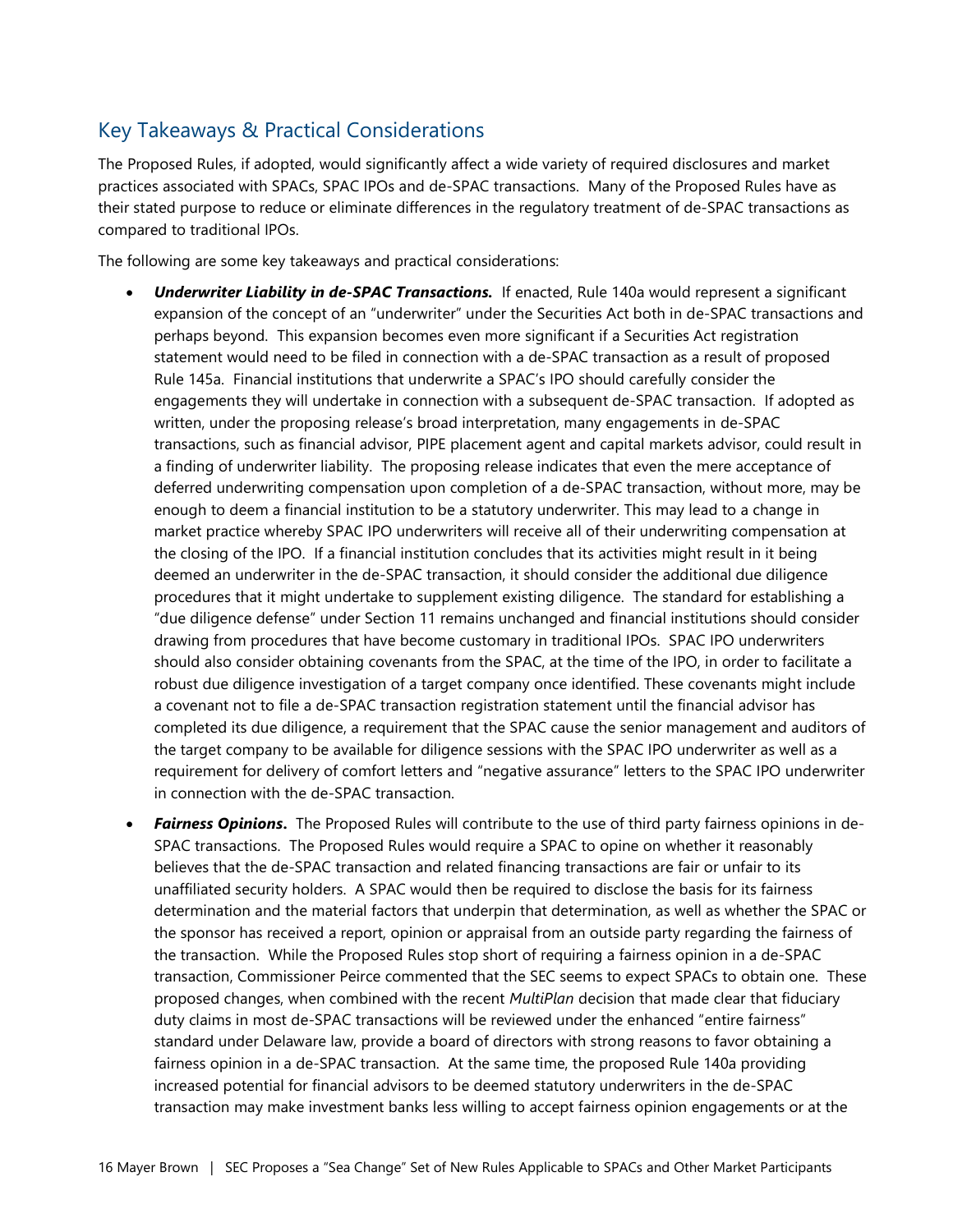least increase the costs associated with obtaining one, especially if the protections of the PSLRA on any financial projections included in a fairness opinion are no longer available to SPACs.

- Use of Projections in de-SPAC Transactions. The Proposed Rules would have the seemingly counterintuitive effect of simultaneously: (i) requiring financial projections to be considered and disclosed (almost certainly in a registration statement, thanks to proposed Rule 145a) as part of a SPAC's basis for determining it has a reasonable belief that a de-SPAC transaction and related financing transactions are fair to unaffiliated stockholders; (ii) removing the PSLRA's safe harbor as applied to such projections; and (iii) attaching underwriting liability both to financial advisors that use such projections to express a fairness opinion and to any SPAC IPO underwriter that collects any deferred underwriting compensation upon consummation of the de-SPAC transaction. It is far from clear whether all of these proposed rules will be adopted as written and if adopted whether they will survive legal challenge. What is clear is that all de-SPAC market participants should expect to take great care in preparing and presenting projections in de-SPAC transactions, especially for target companies with limited or no operating history.
- De-SPAC Transactions as "Sales" to the SPAC's Stockholders. Because a SPAC's initial business combination will now be deemed to involve a "sale" of securities to the SPAC's stockholders, it would follow that the "sale" will likely need to be registered on a Form S-4 or Form F-4 (especially since the SEC has opined that it views the exemption provided by Section 3(a)(9) as inapplicable). While the practical differences between filing a proxy statement and filing a combined proxy statement/Form S-4 are not significant, there are a number of significant substantive/legal differences. Chief among these is that a Securities Act registration statement is subject to the statutory liability provisions of the Securities Act (which seems to be the goal of Rule 145a).
- **Sources of Dilution.** In their remarks regarding the Proposed Rules, several Commissioners expressed the concern that SPACs are "complex" vehicles that investors may not fully understand given the current disclosure requirements. The Proposed Rules purport to address this concern by proposing significant new disclosure requirements, including disclosures regarding actual and potential sources of dilution to public stockholders of a SPAC, especially to public stockholders who choose not to redeem their shares in connection with a business combination. SPACs and sponsors will need to ensure they have considered all of the ways in which the interests of public stockholders are subject to dilution, both as a disclosure matter and in their negotiations with potential acquisition targets.
- Investment Company Act Status. Although only in proposed form, Investment Company Act Rule 3a-10 and the SEC's commentary serve as important reminders for SPACs to tread carefully when it comes to their investment company status. It would be prudent for SPACs to follow the guideposts in the proposed rule pending the potential adoption of the rule.
- Implementation. The final rules, when issued, will provide an effective date. The final rules may be subject to court challenges that could impact when (or if) they become effective.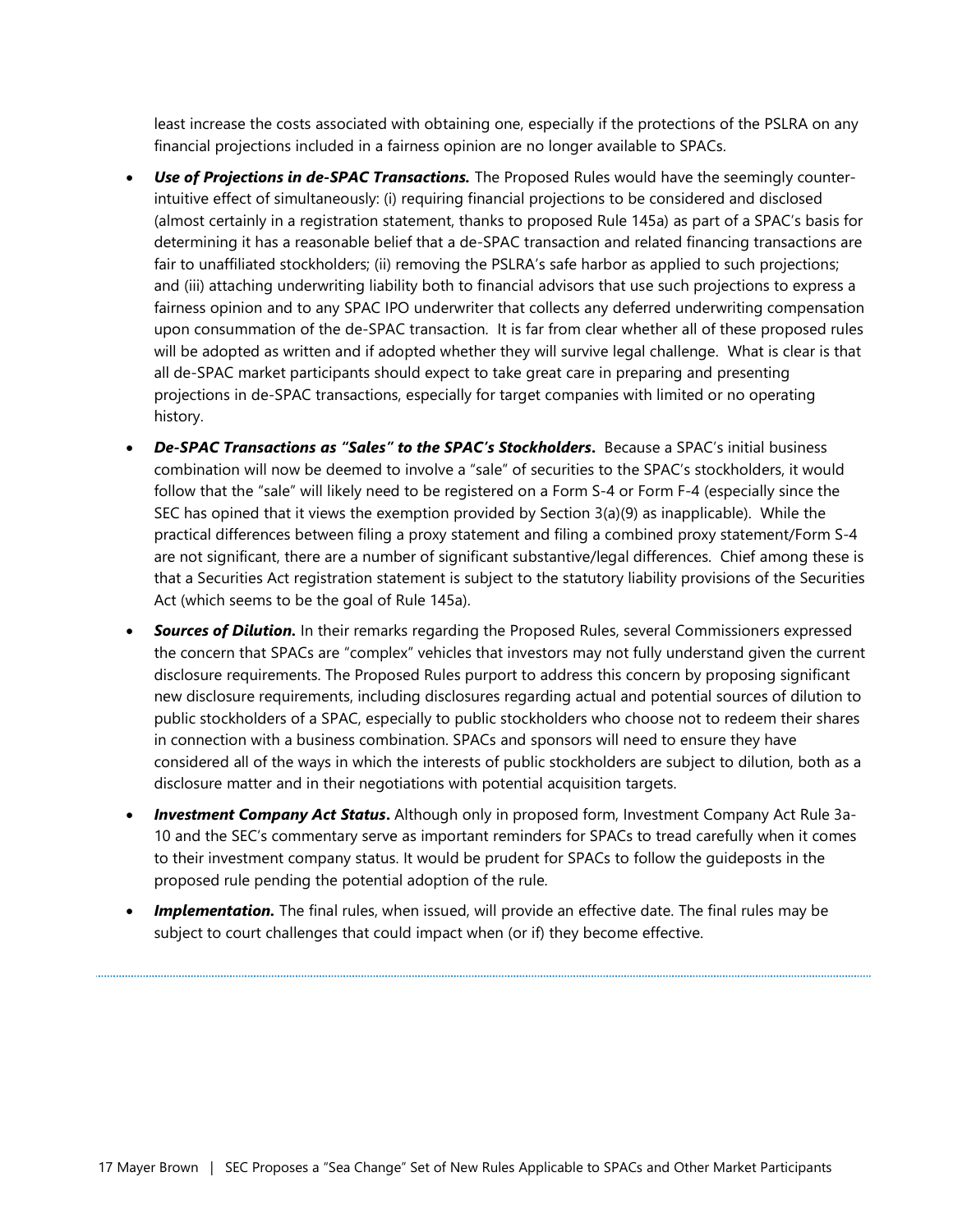For more information about the topics raised in this Legal Update, please contact any of the following authors.

John R. Ablan +1 312 701 8018 jablan@mayerbrown.com

Leslie S. Cruz +1 202 263 3337 lcruz@mayerbrown.com

Christina M. Thomas +1 202 263 3344 cmthomas@mayerbrown.com Edward S. Best +1 312 701 7100 ebest@mayerbrown.com

Brian J. Massengill +1 312 701 7268 bmassengill@mayerbrown.com Philip O. Brandes +1 212 506 2558 pbrandes@mayerbrown.com

Anna T. Pinedo +1 212 506 2275 apinedo@mayerbrown.com



The Free Writings & Perspectives, or FW&Ps, blog provides news and views on securities regulation and capital formation. The blog provides up-to-the-minute information regarding securities law developments, particularly those related to capital formation. FW&Ps also offers commentary regarding developments

affecting private placements, mezzanine or "late stage" private placements, PIPE transactions, IPOs and the IPO market, new financial products and any other securities-related topics that pique our and our readers' interest. Our blog is available at: www.freewritings.law.

#### **ENDNOTES**

- <sup>1</sup> While the release says that "[w]e welcome feedback and encourage interested parties to submit comments on any or all aspects of the proposed new rules and amendments," the imposition of a very short comment period, which overlaps with the comment periods of other significant SEC rulemakings, leaves the impression that the SEC is not, in fact, really interested in feedback or comments. Recent use by the SEC of "short" comment periods in rulemakings has drawn Congressional attention. See the Jan. 10, 2022 letter to Chair Gensler from Representative McHenry and Senator Toomey at https://republicans-financialservices.house.gov/uploadedfiles/2022-01- 10\_pmc\_toomey\_letter-gensler\_sec\_comment\_period.pdf.
- <sup>2</sup> In proposed Item 1601(a) of Regulation S-K, the SEC proposes to define "de-SPAC transaction" as a business combination such as a merger, consolidation, exchange of securities, acquisition of assets, or similar transaction involving a special purpose acquisition company and one or more target companies (contemporaneously, in the case of more than one target company). Proposed Item 1601(b) would define "special purpose acquisition company" to mean a company that has indicated that its business plan is to (1) register a primary offering of securities that is not subject to the requirements of Rule 419; (2) complete a de-SPAC transaction within a specified time frame; and (3) return all remaining proceeds from the registered offering and any concurrent offerings to its shareholders if the company does not complete a de-SPAC transaction within the specified time frame.
- <sup>3</sup> In proposed Item 1601(c) of Regulation S-K, the SEC proposes to define "SPAC sponsor" as the entity and/or person(s) primarily responsible for organizing, directing or managing the business and affairs of a SPAC, other than in their capacities as directors or officers of the SPAC as applicable. The SEC proposes to exclude from the scope of the definition of "SPAC sponsor" the activities performed by natural persons in their capacities as directors and/or officers of the SPAC to avoid overlap with existing disclosure requirements relating to directors and officers.
- <sup>4</sup> It is unclear how far "alternative transactions" would go in this context and whether and to what extent disclosure on any such alternative transactions would be required.
- <sup>5</sup> Rule 421(d) is the SEC's current rule requiring use of plain English in certain filings. The Rule requires registrants to write the prospectus cover page, prospectus summary, and risk factors sections of prospectuses using plain English principles, including the use of short sentences; definite, concrete, everyday language; active voice; tabular presentation of complex information whenever possible; no legal or business jargon; and no multiple negatives.